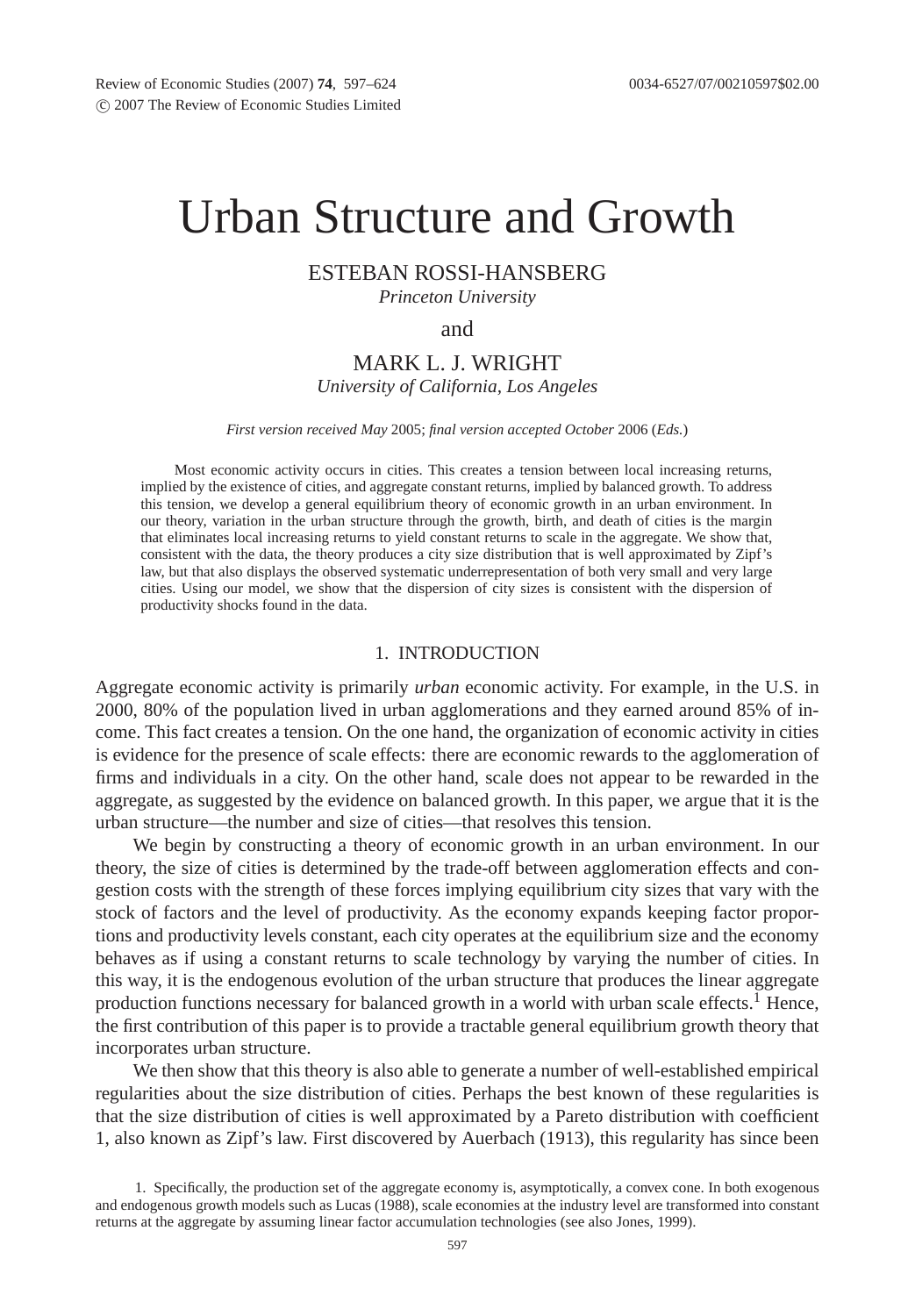



documented using modern data for a wide range of countries by many authors including Rosen and Resnick (1980), Dobkins and Ioannides (2001), Ioannides and Overman (2003), and Soo (2005). We can illustrate this regularity graphically by noting that under a Pareto distribution with coefficient 1, the proportion of cities larger than a given size *x* is inversely proportional to that size, or  $P(\text{City}_i > x) = M/x$  for some constant *M*. As a result, if Zipf's law holds exactly and we plot  $\ln P(\text{City}_i > x)$  against the the natural logarithm of a city's size, we should observe a straight line with a slope of −1. As shown in Figure 1 for the U.S., Zipf's law is a good approximation and indeed appears to be as good a description of the size distribution of cities at the turn of the 21st century as it was at the turn of the 20th century.<sup>2</sup> Furthermore, as illustrated in Figure 2(a) and (b), Zipf's law also appears to be a good description of the size distribution of cities across a broad range of countries today.

Much of the recent empirical work on the size distribution of cities (*e.g.* Eeckhout, 2004 or the survey of Gabaix and Ioannides, 2003) has emphasized a number of systematic and significant deviations from Zipf's law. One of the most robust is the underrepresentation of small cities and the absence of very large ones, relative to Zipf's law, which is illustrated in Figure 1 for the U.S. and again in Figure 2 for a wide range of countries. In the left tail, the plots for all countries appear concave reflecting the underrepresentation of small cities. In the upper tail, where there are less observations, some segments of the plot appear locally convex, especially in the neighbourhood of the capital city, which is often an outlier. However, the tendency for an approximately concave relationship remains, reflecting the absence of very large cities relative to Zipf's law. Figure 2 also displays a second commonly observed deviation from Zipf's law: some countries have a size distribution that is more or less dispersed than that predicted by Zipf's law, which is reflected in flatter or steeper plots of log-rank against log-size.<sup>3</sup>

<sup>2.</sup> We thank Yannis Ioannides and Linda Dobkins for providing historical data on the U.S. size distribution of cities.

<sup>3.</sup> Some studies, like Soo (2005), find that the slope of Zipf's relationship is also correlated to income: less developed countries have a tendency towards flatter plots reflecting a more dispersed size distribution than predicted by Zipf's law.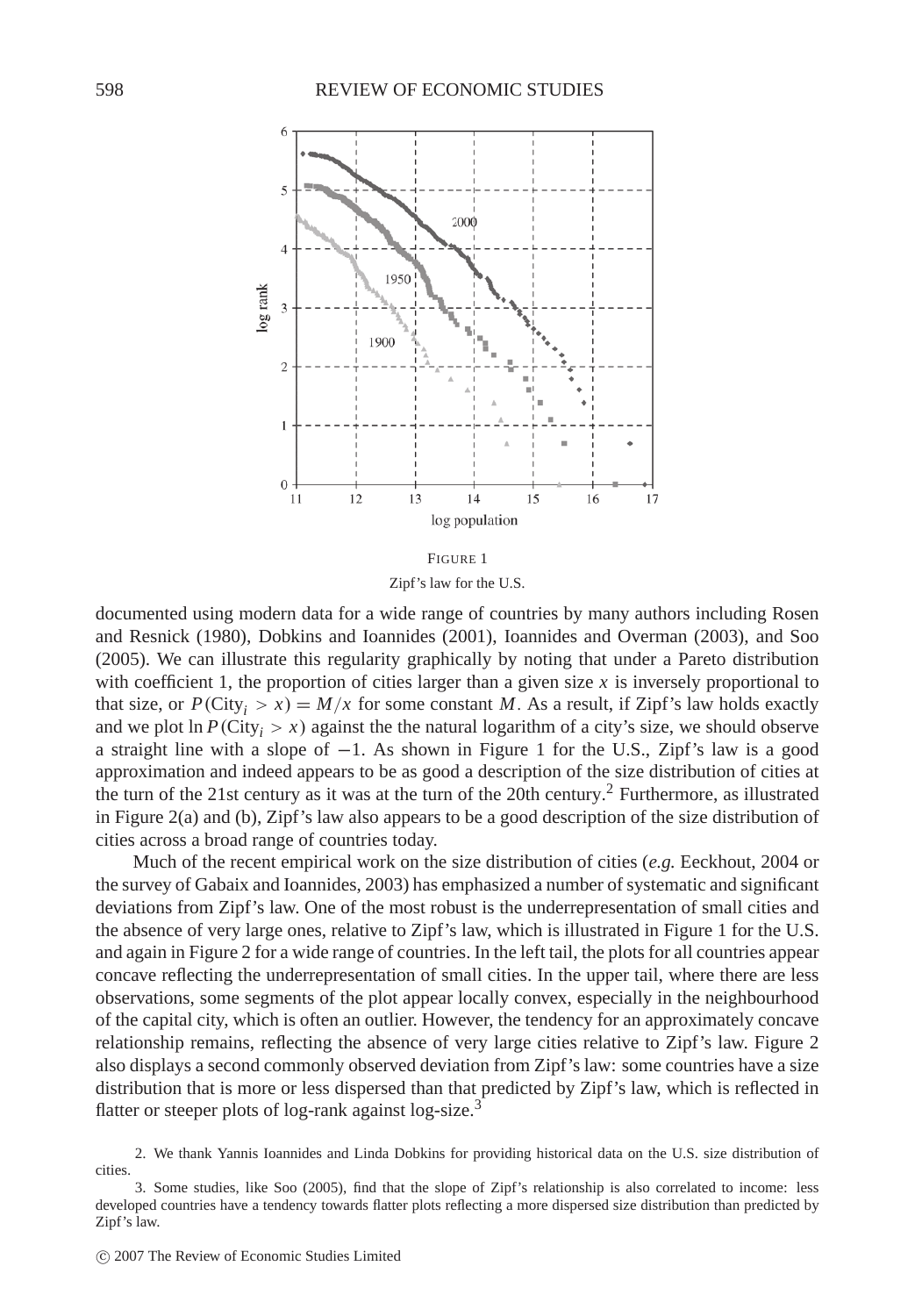

FIGURE 2 (a) Zipf's law: developed countries; (b) Zipf's law: developing countries

Our theory can match all of these facts. In particular, Zipf's law of cities emerges exactly from some special assumptions on our model. Outside these special cases, the city size distribution will tend towards Zipf's law, but will always display relatively thin tails. The overall dispersion of city sizes may be more or less than that predicted by Zipf's law. To see why this is true, note that in our set-up, cities result out of the trade-off between commuting costs and local production externalities in human capital and labour. Industry-specific externalities imply that cities specialize in an industry, and so the evolution of industry productivity shocks and the way they are propagated through the accumulation of industry-specific factors, as summarized by changes in the average product of labour in an industry, drive variations in the urban structure. For example, in response to a positive productivity shock, cities grow, and the number of cities in which that industry operates falls.

Under two polar sets of strong assumptions on technology and the evolution of productivity, this mechanism produces Gibrat's law of cities: the mean and variance of the growth rate of a city are independent of its size. For example, if the only factors of production are labour and human capital both growing at constant rates, the growth rate of the average product of labour, and hence the size of cities, is driven by the growth rate of total factor productivity. Therefore, if shocks are permanent, the growth process of cities is scale independent. Conversely, in an economy in which human capital and labour do not grow and the production function is linear in capital (an AK model), temporary productivity shocks imply permanent changes in the capital stock, the average product of labour, and hence also in the size of cities. For these special cases, we provide a proof that the size distribution of cities converges to Zipf's law. Unlike previous efforts in this regard our approach works through the endogenous variation in the number of cities.

Aside from these polar cases there will be mean reversion in the sizes of cities resulting from the process of factor accumulation. Essentially, industries with small stocks of specific capital operate in small cities. For these industries, diminishing returns to physical capital lead to high rates of return, high incentives to accumulate industry-specific capital, and hence a high growth rate for cities operating in this industry. This logic implies that growth rates decrease with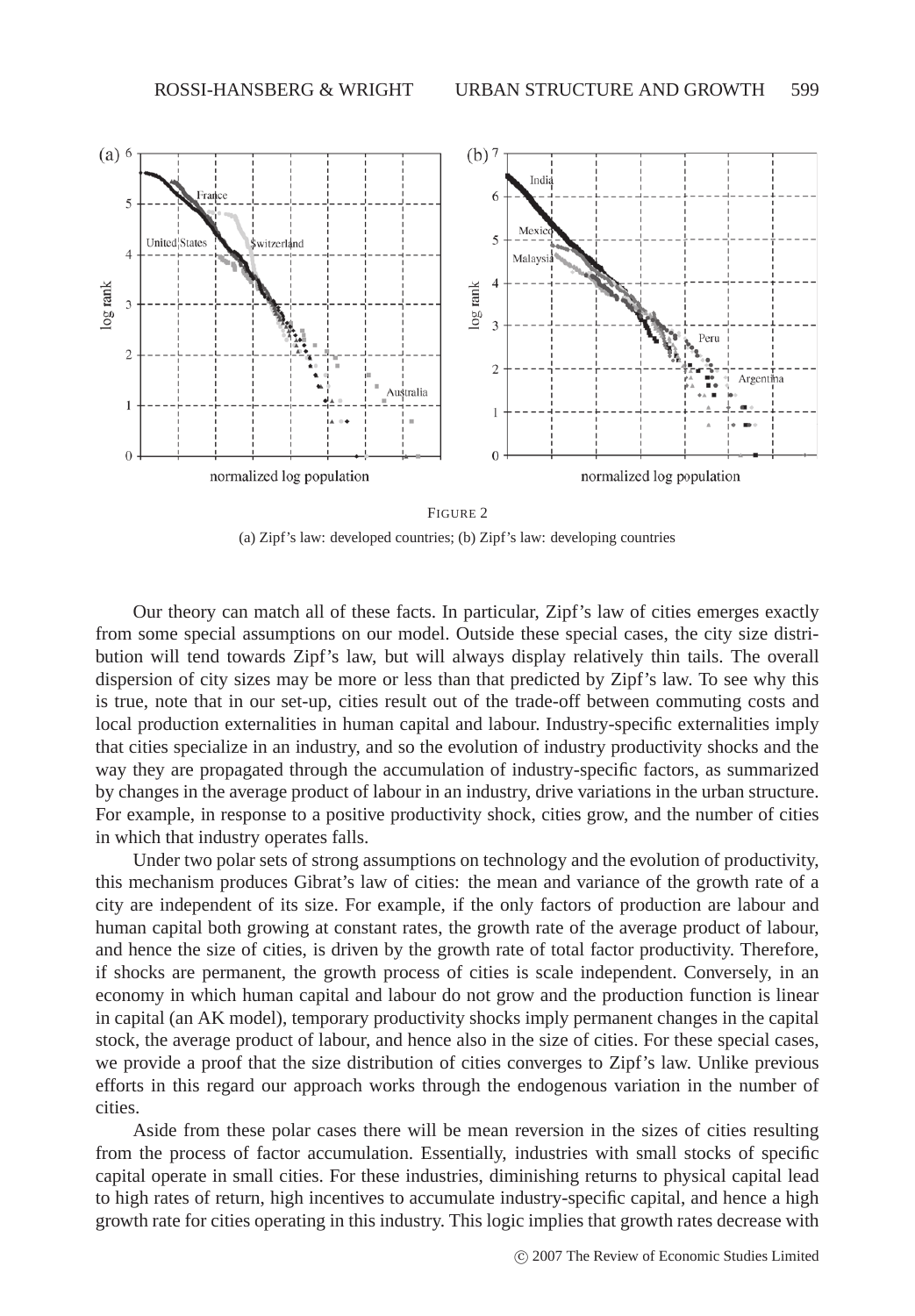size, which almost immediately produces the first deviation—the fact that, relative to Zipf's law, both very small and very large cities are underrepresented. Intuitively, because small cities grow faster, and large cities slower, than required to produce Zipf's law, mass is shifted away from the tails of the distribution. The second deviation—variation in the dispersion of the size distributions of cities or variation in Zipf's coefficients—can be accounted for by variation in the volatility of productivity shocks across countries.<sup>4</sup>

Importantly, and unlike previous theoretical studies of the evolution of the size distribution of cities, endogenous city creation and destruction is one of the key mechanisms that generates the results of this paper. This mechanism appears to be very important in practice. For example, Henderson and Wang (2005) show that the margin of city creation and destruction has been very active and volatile over the past four decades, even as the relative size distribution has stayed remarkably constant. In this period, the number of cities has grown by more than 120%, accounting for 26% of the increase in the world urban population. They also show that the S.D. of the growth in the number of cities is more than twice as large as the mean (0·3 and 0·13 respectively). Note also that, for our purposes, these numbers are a lower bound for the activity in the margin of city creation and destruction, as they do not capture the reallocation of industries across existing sites. This is important since our theory accounts for these reallocations as changes in the number of cities operating in a particular industry.

This paper draws from four related literatures. The first is the extensive literature on endogenous growth spawned by Lucas (1988) and Romer (1990). In this literature, as emphasized by Jones (1999), the treatment of scale effects is crucial, as it is the imposition of linearity in the aggregate production technology that is necessary for the existence of balanced growth. Where our paper differs is in its utilization of the urban structure as the vehicle for obtaining this linearity.

A second related literature is the small number of papers on urban growth. Eaton and Eckstein (1997) and Black and Henderson (1999) both present deterministic urban growth models with two types of cities in which, along the balanced growth path, both cities grow at the same rate. Unlike both of these papers, ours focuses on a stochastic environment and introduces a rich industrial structure, which allows us to characterize the evolution of the entire size distribution of cities over time. In addition, both of these papers obtain the linearity of the aggregate production process by assuming knife-edge conditions on production and externality parameters. In contrast, in our theory the urban structure produces this linearity without any further conditions on parameter values.

This paper is related to the large number of papers that propose statistical explanations of Zipf's law. Including most notably Kalecki (1945), Champernowne (1953), Levy and Solomon (1996), Gabaix (1999*a*), Malcai, Biham and Solomon (1999), Blank and Solomon (2000), and Cordoba (2004), these papers have focused on the role of Gibrat's law of city growth in producing a size distribution of cities that satisfies Zipf's law for an economy in which there is a fixed number of cities. Much attention has also been devoted to the role of various frictions, or lower bounds, on city sizes in ensuring a thick lower tail of the distribution of city sizes. In contrast, this paper considers an environment with an endogenous number of cities and establishes scaleindependent variation in this extensive margin as a new way of producing Zipf's law.

Finally, the paper is related to the growing economic literature on the size distribution of cities. Gabaix (1999*a*,*b*) and Cordoba (2004) present models in which cities grow as labour migrates between a fixed number of cities in direct response to city amenity, taste, or productivity shocks, and show that they can produce Zipf's law exactly. In contrast, this paper generates the existence of cities endogenously and focuses on the role of factor accumulation in producing

<sup>4.</sup> This could explain the positive relationship between Zipf coefficients and output, found by Soo (2005), if more developed countries experience less volatile shocks.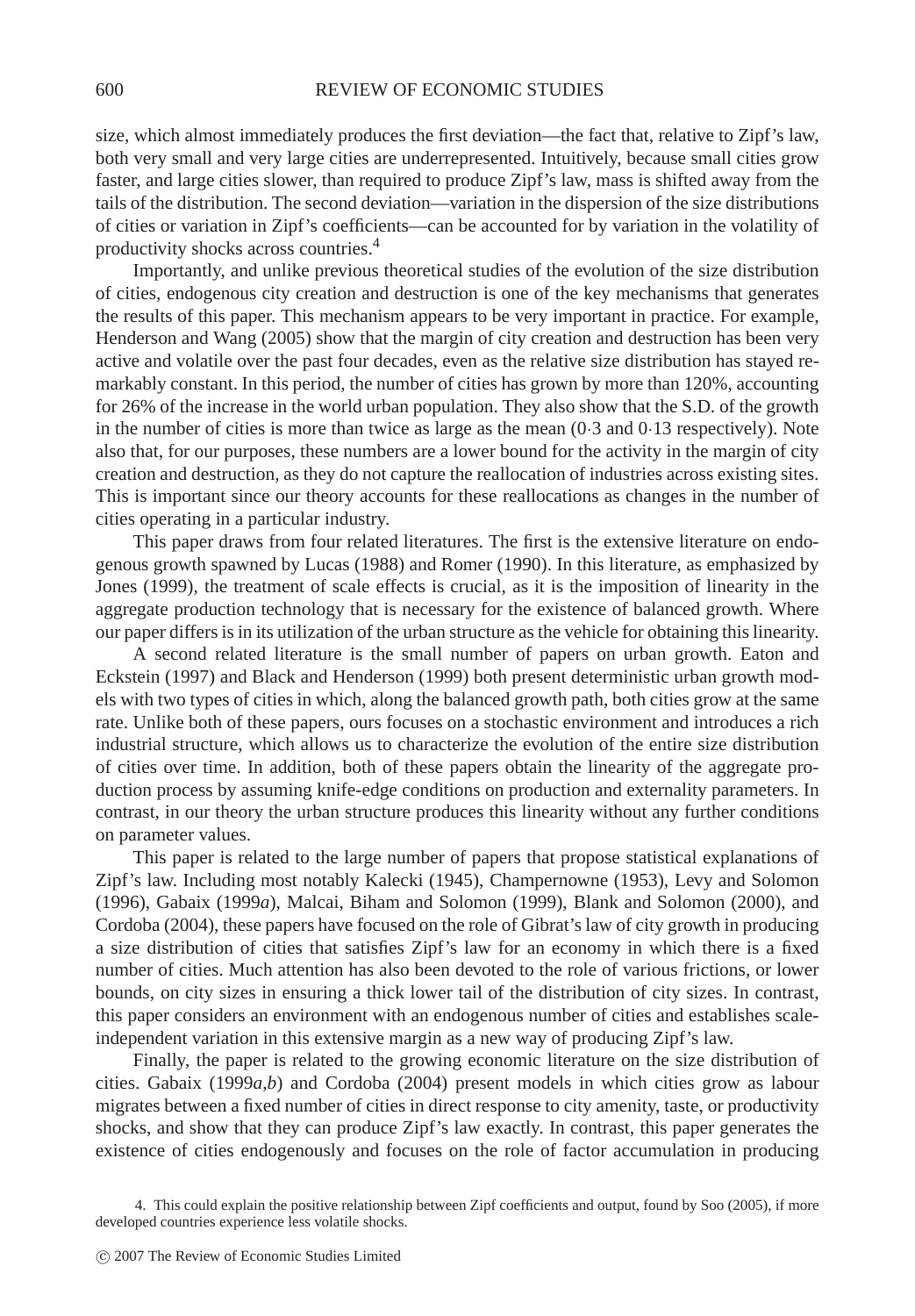some of the robustly documented deviations from Zipf's law. In two recent papers, Eeckhout (2004) and Duranton (2007) present models with fixed numbers of cities that generically produce a size distribution of firms with thinner tails than that predicted by Zipf's law. In contrast, our theory focuses upon the relationship between factor accumulation, productivity shocks, and the urban structure in producing size distributions that either exactly match or approximate Zipf's law, and produces testable implications for the way in which observed size distributions should differ from Zipf's law. In this sense, it is the economic structure of our framework that pushes us away from Zipf's law and allows our theory to rationalize a wider set of phenomena on the size distribution of cities and growth. Importantly, and in contrast to all of these papers, it is endogenous city formation that both eliminates scale effects in growth and provides a novel theory of the size distribution of cities.

The rest of the paper is organized as follows. The next section presents the model. Section 3 derives the main results of the paper on growth, Zipf's law, and deviations from Zipf's law. Section 4 illustrates the results of the model numerically and compares them to data from several countries. Section 5 concludes. The Appendix contains the basic elements of the decentralization and proofs of the main propositions.

## 2. AN URBAN GROWTH MODEL

Consider an economy in which production occurs at specific locations that we call cities. Firms set up in a city, hiring capital and employing workers. Agglomeration results from a positive production externality on labour and human capital. Agents reside in cities and commute to work. Households are made up of workers who consume, accumulate industry-specific physical capital to be used in each industry, and devote their time to working and learning so as to accumulate industry-specific human capital. We follow Henderson (1974) and postulate the existence of a class of competitive property developers that own each potential city site and compete to attract workers and firms. These property developers serve to internalize the local production externality and guarantee that market outcomes are efficient.<sup>5</sup> Throughout, we assume log-linear preferences and Cobb–Douglas production functions so that we can solve for the growth path of cities in closed form. The advantage of closed-form solutions is that it allows us to make analytical statements about the evolution of individual cities, as well as about the long-run size distribution of cities.

## 2.1. *Cities*

Our approach to modelling cities follows the classic paper of Henderson (1974) and has been used in the urban growth model of Black and Henderson (1999). We consider a world in which there are a large number of potential city sites. Cities are monocentric, with all production occurring at the single, exogenously given, point, which we refer to as the central business district (CBD). It is assumed that every agent who works at the CBD must reside in the area surrounding the city, so that locations closer to the CBD are more desirable because they involve a shorter commute to work. We assume that the cost of commuting is linear in the distance travelled, and let  $\tau$  be the cost per mile of commuting. For simplicity we denominate commuting costs solely in terms of the output of the city. However, our results can be generalized to the case of both monetary and time costs (we return to this in Section 3 below).

All agents consume the services of one unit of land per period. In order for agents to be indifferent about where to live in the city, rents differ by the amount of commuting costs, with

5. Since property developers make zero profits in equilibrium, we would obtain the same results if we allowed households to own the land.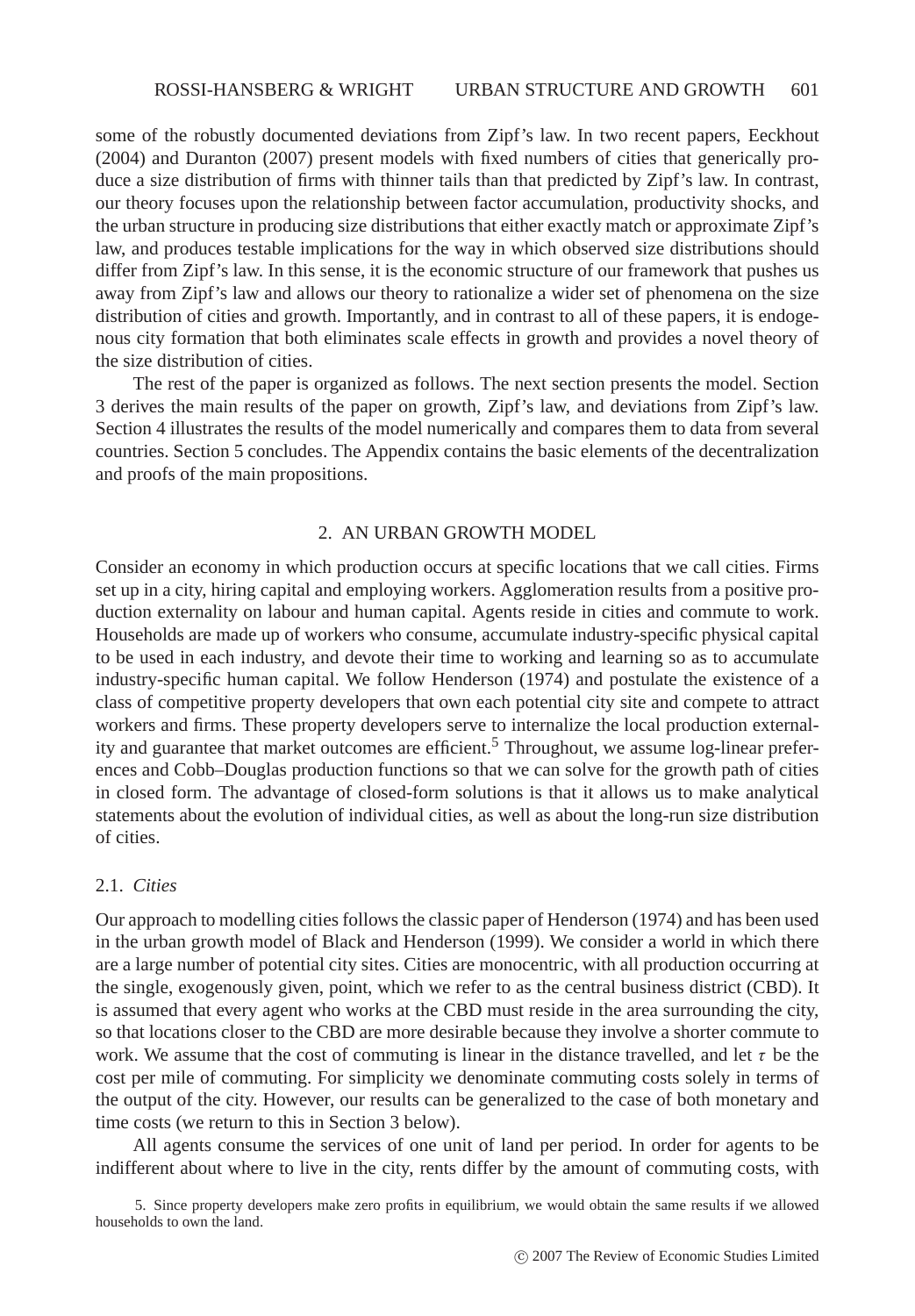rents on the city edge equal to 0. Therefore, in a city of radius  $\bar{z}$ , rents at a distance  $z$  from the centre must be given by  $R(z) = \tau(\bar{z} - z)$ . Hence, total rents in a city of radius  $\bar{z}$  are given by

$$
TR = \int_{0}^{\overline{z}} 2\pi z R(z) dz = \frac{\pi \tau}{3} \overline{z}^{3}.
$$

Since everyone in the city lives in one unit of land, a city of population  $\tilde{N}$  has a radius of  $\bar{z} = (\tilde{N}/\pi)^{1/2}$  and so

$$
TR = \frac{\pi \tau}{3} \left( \frac{\tilde{N}}{\pi} \right)^{3/2} = \frac{b}{2} \tilde{N}^{3/2},
$$

where  $b = 2\pi \frac{(-1/2)}{\tau/3}$ . Total commuting costs are given by

$$
\text{TCC} = \int\limits_{0}^{\bar{z}} 2\pi z \tau z dz = b \tilde{N}^{3/2},
$$

with each resident of the city paying a total of  $3b\tilde{N}^{(1/2)}/2$  in terms of rents and commuting costs. Note that both total and average commuting costs are increasing in city population.

## 2.2. *Firms*

Production occurs in firms that face a constant returns to scale technology. The production of a representative firm in industry  $j$  located in an arbitrary city at any point in time  $t$  has the Cobb– Douglas form

$$
\tilde{A}_{tj}k_{tj}^{\beta_j}h_{tj}^{\alpha_j}(u_{tj}n_{tj})^{1-\alpha_j-\beta_j},
$$

where  $A_{t}$ <sup>*i*</sup> is the total factor productivity of a firm in this particular city given that good *j* is produced there,  $k_{tj}$  is the amount of industry *j*-specific capital used by that firm,  $h_{tj}$  is the amount of human capital, and  $n_{ti}$  is the number of workers employed in a firm, each of whom spends a fraction  $u_{ti}$  of his or her time at work.

There is a local industry-specific externality in the labour input, so that the productivity of any firm in the city depends upon the number of workers in a city and the amount of human capital they have:

$$
\tilde{A}_{tj} = A_{tj} \tilde{H}_{tj}^{\gamma_j} \tilde{N}_{tj}^{\varepsilon_j},
$$

where  $A_{tj}$  is an industry-specific productivity shock and  $\tilde{H}_{tj}$  and  $\tilde{N}_{tj}$  represent the total stock of human capital and the total amount of labour in the city. Increasing returns at the city level cause agglomeration in the model. Firms are assumed to be small, taking the size of the externality as given. The industry-specific productivity shock is assumed to be first-order Markov with bounded support, and the distribution of its innovations can vary arbitrarily across industries.

Two comments regarding external effects are in order. First, the external effect is related to human capital and the number of workers, but not to physical capital. This allows us to interpret the external effects as knowledge spillovers. Adding an external effect from physical capital would not change our qualitative results for city dynamics or the shape of the size distribution, although it would change its mean. We also assume that the external effect depends on the number of workers and not on the fraction of time they devote to work, *u*. This assumption is also for interpretative purposes only, but has no effect on our results. Second, we assumed the externality to be city and industry specific. Therefore, it is efficient for cities to specialize in one industry,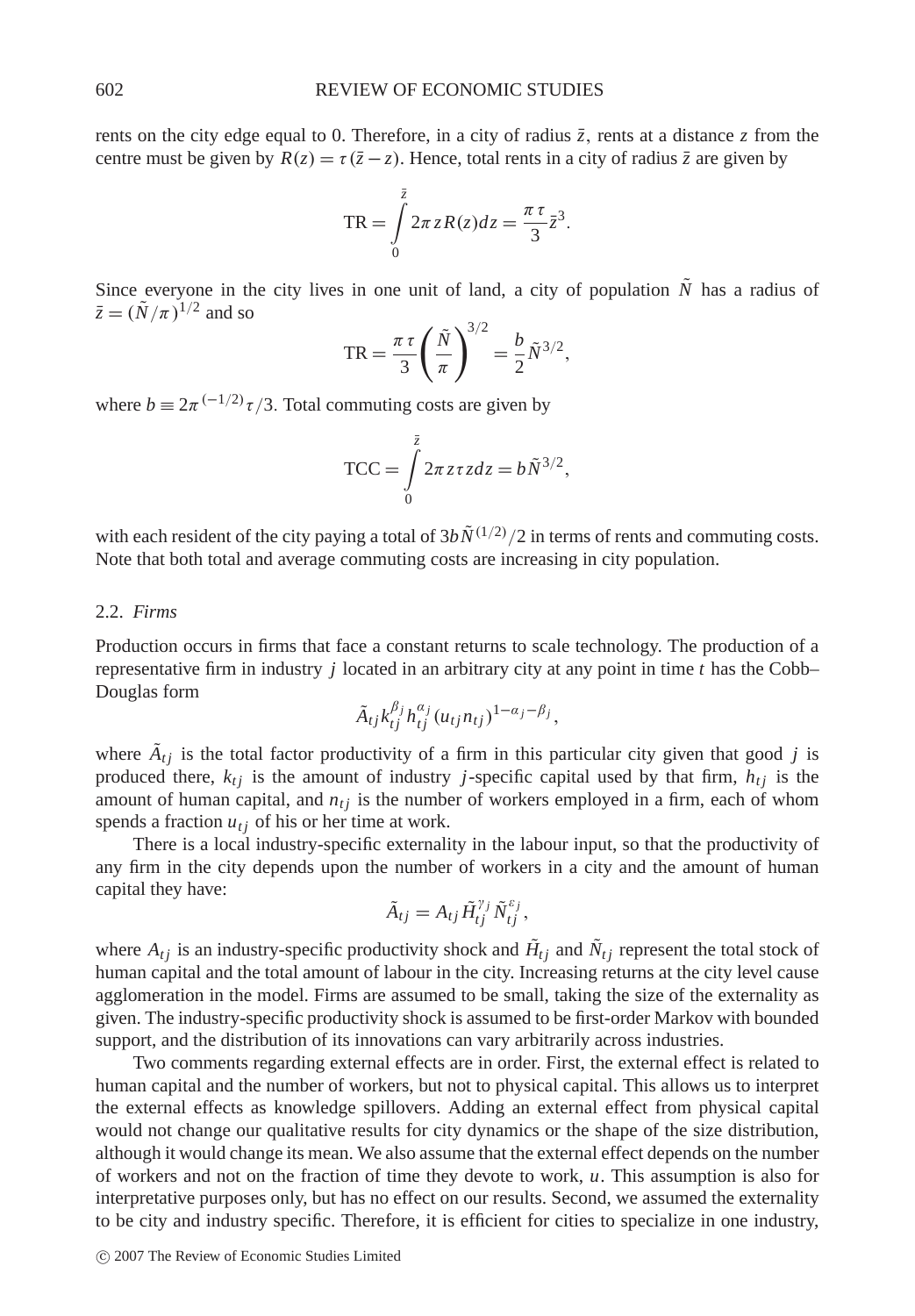as this allows agents to economize on commuting costs. In the unpublished Appendix, we show how the model can be generalized to produce diversified cities.

The problem of the firm is to hire labour and human and physical capital to maximize profits taking as given the total amount of labour input in the city (and hence the size of the externality term), factor prices, and subsidies. As there are constant returns to scale within the firm, we can treat each city as though it had a representative firm. If we let  $p_{t i}$ ,  $w_{t i}$ ,  $r_{t i}$ , and  $s_{t i}$  be the prices and rental rates of labour and physical and human capital, respectively, written in terms of some numeraire commodity and  $\tau_{tj}^k$  and  $\tau_{tj}^h$  be the subsidies to physical and human capital paid by property developers to attract firms to a particular city, then the firm's optimization problem yields

$$
w_{tj}/p_{tj} = (1 - \alpha_j - \beta_j) \tilde{Y}_{tj}/(u_{tj} \tilde{N}_{tj}),
$$
\n(1)

$$
(1 - \tau_{ij}^k) r_{ij} / p_{ij} = \beta_j \tilde{Y}_{ij} / \tilde{K}_{ij}, \qquad (2)
$$

$$
(1 - \tau_{ij}^h) s_{tj} / p_{tj} = \alpha_j \tilde{Y}_{tj} / \tilde{H}_{tj},
$$
\n(3)

where  $Y_{tj}$  and  $K_{tj}$  denote production and physical capital stock in the city.

It will be convenient for the analysis to divide the original set of *J* industries into groups with the same basic technology parameters. In particular, within a group, firms in each industry produce using exactly the same technology, but use industry-specific human and physical capital and receive industry-specific productivity shocks. That is, within a group all factor shares, and in general, all parameters, are identical. Across groups, all aspects of the technology may differ. In line with much of the literature, we see this as a natural way of organizing the set of products observed in the economy. Some products are distinguished because they are produced with fundamentally different technologies, while others embody different designs or fulfil different purposes, but are produced with the same *ex ante* technology. This assumption, which ensures the homogeneity of technology within a group, implies that the city evolution process will be the same for all cities within a group. We will then use this to establish the conditions under which Zipf's law holds for each of these groups, before finally aggregating across groups to obtain Zipf's law for the entire economy.

#### 2.3. *Households*

The economy is populated by a unit measure of identical small households. The initial number of people per household is *N*0, and we assume that the population of each household grows exogenously at rate  $g_N$ . Each household starts with the same strictly positive endowments of industry *j*-specific physical  $(K_{0i})$  and human  $(H_{0i})$  capital, as well as identical initial financial wealth. The distinction between households and members is useful so that each household can have members working in all industries, which allows the household to diversify all risk. Hence, even though there are multiple industries there is a representative household. As a result, in what follows, we focus on allocations in which all households are treated symmetrically.

Households order preferences over stochastic sequences of the consumption good according to

$$
(1-\delta)E_0\left[\sum_{t=0}^{\infty}\delta^t N_t\left(\sum_{j=1}^J\ln\left(\frac{C_{tj}}{N_t}\right)\right)\right],
$$

where  $\delta$  is a discount factor that lies strictly between 0 and  $1/(1+g_N)$ , and  $C_{tj}$  is a sequence of state-contingent consumption of each good *j*. Here *E*<sup>0</sup> is an expectation operator conditional on information available to the household at time 0.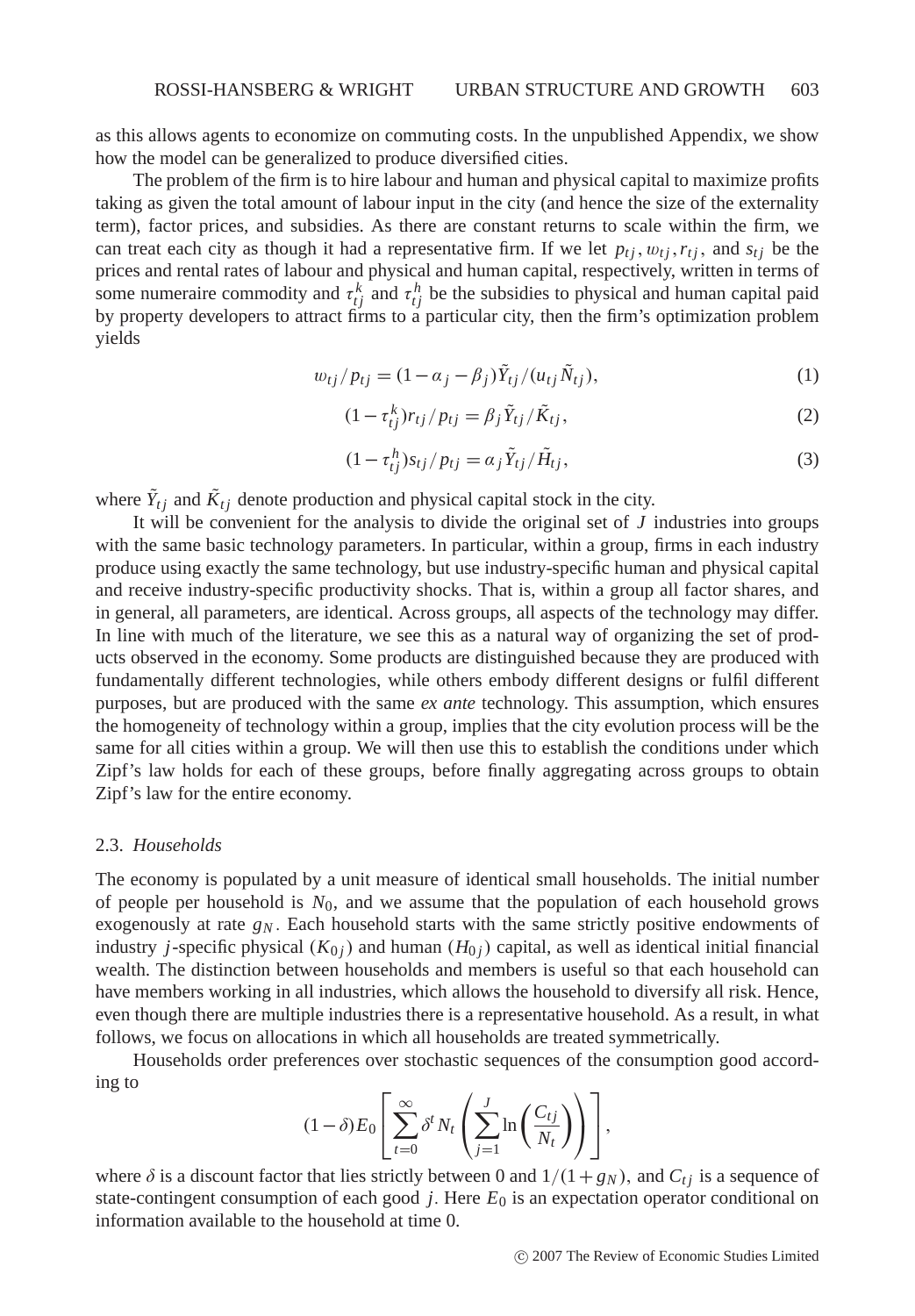Capital services in industry *j* are proportional to the stock of industry *j*-specific capital, which is accumulated according to the log-linear equation

$$
K_{t+1,j} = K_{tj}^{\omega_j} X_{tj}^{1-\omega_j}.
$$

Investment in industry  $j$ ,  $X_j$ , is assumed to be denominated in terms of that industry's consumption good. The assumption of log-linearity for the capital accumulation equation is introduced so as to allow us to solve for the entire time path of capital accumulation in closed form. This specification was first introduced by Lucas and Prescott (1971) and has since been exploited by many other authors including, for example, Hercowitz and Sampson (1991). This accumulation equation also implies that the higher the capital stock the larger the needed investments to increase (or maintain) the capital stock. Thus, the capital accumulation equation is one source of reversion to the mean for the capital stocks in the model, although not the only one (as we discuss in Section 3).

Each member of the household is endowed with one unit of time in each period, which can be devoted to either the accumulation of human capital or the provision of labour services in each of the *j* industries. In order to work in industry *j*, a member of the household must be physically present (at the start of the period) at a location that produces good *j*. It is convenient to think of the household as first distributing  $N_j$  of its members to each industry *j* subject to  $\sum_j N_{tj} \le N_t$ , in each period, and then allocating the workers across cities producing each good. In equilibrium all cities end up specializing in the production of one industry, and all cities in an industry are identical, so that in the symmetric equilibrium the household allocates an equal amount of labour to each city in an industry.

Each worker spends  $u_{tj}$  amount of time working, with the remainder of each worker's time used to produce new human capital according to

$$
H_{t+1j} = H_{tj}[B_j^0 + (1 - u_{tj})B_j^1],
$$

where  $B_j^0$  and  $B_j^1$  are non-negative constants. This specification allows us to nest both endogenous and exogenous growth within the same framework. If  $B_j^1 = 0$ , then human capital evolves exogenously at a constant rate  $B_j^0$  and we have an exogenous growth model. If  $B_j^1$  is positive, then the time allocation of a worker affects the growth rate of the economy, which results in an endogenous growth model. The assumption of linearity is made for simplicity, but is not necessary to generate balanced growth in this model since, as we will show below, the economy exhibits constant returns to scale in the aggregate.

Clearly, households will allocate their labour and human and physical capital services to the cities with the highest wages and rental rates net of commuting costs, so that in equilibrium these must be equal across all cities producing a given good. The household's sequences of flow budget constraints are given by

$$
\sum_{j=1}^{J} p_{ij} [C_{tj} + X_{tj} + [ACC_{tj} + AR_{tj}]N_{tj}]
$$
\n
$$
\leq \sum_{j=1}^{J} [w_{tj} N_{tj} u_{tj} + r_{tj} K_{tj} + s_{tj} H_{tj} + p_{tj} T_{tj} N_{tj}], \tag{4}
$$

where  $ACC_{t}$  and  $AR_{t}$  represent average commuting costs and average rents, and  $T_{t}$  denotes transfers to households from property developers.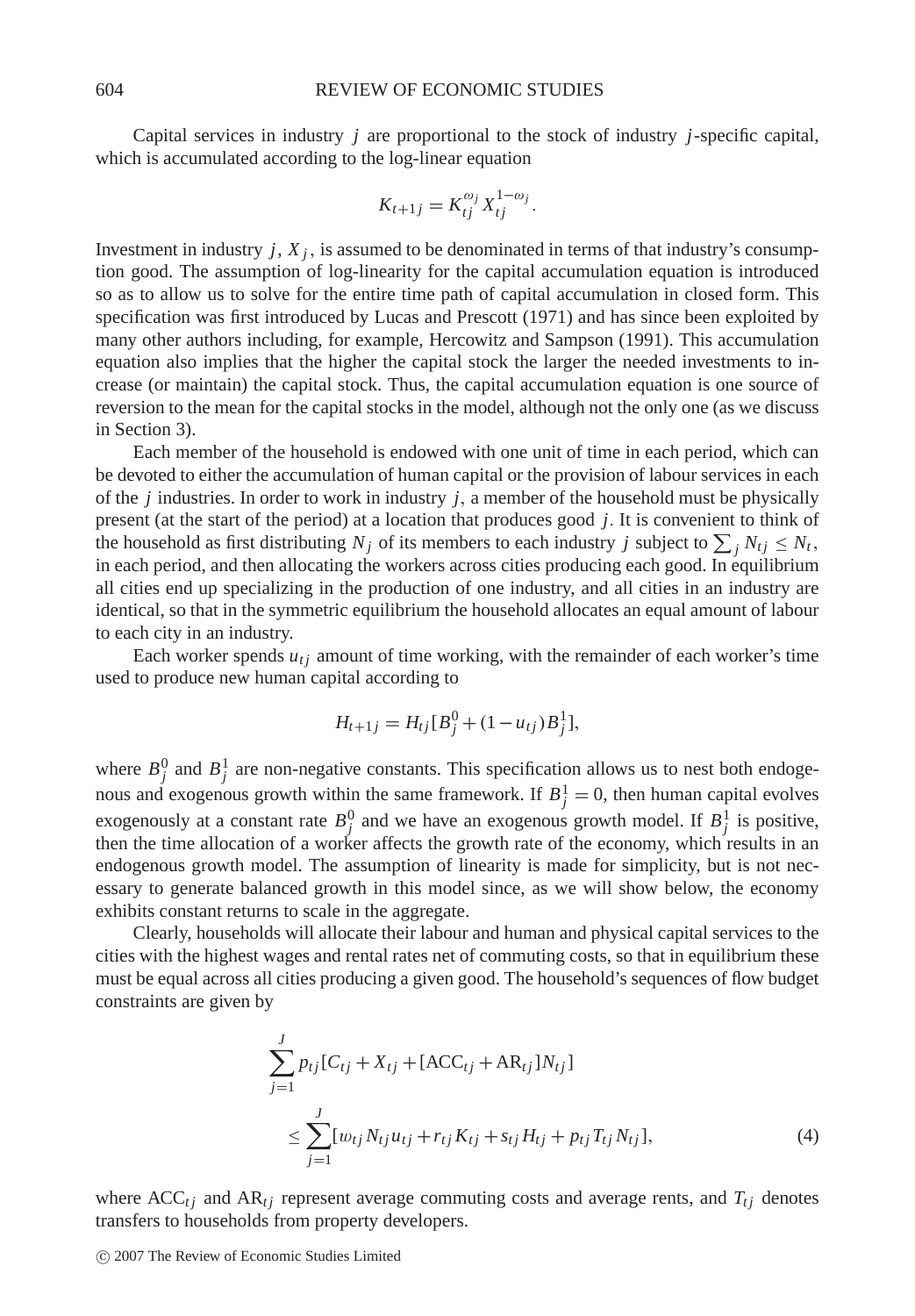#### 2.4. *Property developers*

Property developers own land and aim to maximize total rents from their land. In order to attract firms and workers to the city, developers may subsidize the employment of all factors of production. Agents derive utility out of consumption of goods that are costlessly tradable, and so they live in the city if their income, net of commuting costs, is at least as large as what they could obtain elsewhere. Firms produce in the city as long as profits are non-negative. Free entry implies that developers earn zero profits in equilibrium, and so patterns of land ownership are irrelevant for all our results. Solving this problem results in city sizes that are optimal. Given the size of the industry, this means that we must allow for the possibility of a non-integer number of cities, all of which are identical in size within an industry. Since developers are fully internalizing the external effect, the equilibrium allocation is efficient.

It is important to stress that in this formulation developers choose to subsidize human capital independently of the subsidy to labour and that this subsidy is on the employment, but not the accumulation, of human capital. This distinction is important, since free mobility restricts the ability of developers to extract the benefits of subsidies to human capital accumulation. In practice, some policies that may achieve this goal are subsidies to firms that employ highly skilled workers or the provision of local public goods preferred by highly educated agents (*e.g.* fine arts).6

Property developers aim to maximize rents net of subsidies paid to firms in order to attract them, as well as factors of production, to the city. In order for workers to live in the city, they must receive large enough wages  $w_{ti}/p_{ti}$ , such that, net of commuting costs, their income  $I_{ti}$ is at least as large as what they could obtain in any other city producing in this industry. Free mobility then guarantees that all cities in an industry are identical. In order to attract firms, the returns to all factors have to be at least as large as the rental rates of these factors after subsidies.

Let  $\mu_{t}$  denote the number of cities in industry *j* at time *t*. All cities producing good *j* will be identical, so that if there are  $\mu_{tj}$  cities producing good *j*, the amounts of labour and human capital in any one city are given by  $H_{t} / \mu_{t}$  and  $N_{t} / \mu_{t}$ . Then the problem of a property developer is to choose factor inputs in the city  $N_{tj}/\mu_{tj}$ ,  $K_{tj}/\mu_{tj}$ , and  $H_{tj}/\mu_{tj}$  and subsidies to factors of production,  $T_{tj}$ ,  $\tau_{tj}^k$ ,  $\tau_{tj}^h$ , to maximize

$$
\Pi = \max \left[ \frac{b}{2} \left( \frac{N_{tj}}{\mu_{tj}} \right)^{3/2} - T_{tj} \frac{N_{tj}}{\mu_{tj}} - \tau_{tj}^k \frac{r_{tj}}{p_{tj}} \frac{K_{tj}}{\mu_{tj}} - \tau_{tj}^h \frac{s_{tj}}{p_{tj}} \frac{H_{tj}}{\mu_{tj}} \right],
$$

subject to

$$
(1 - \tau_{ij}^k) r_{ij} / p_{ij} = \beta_j Y_{ij} / K_{ij},
$$

$$
(1 - \tau_{ij}^h) s_{ij} / p_{ij} = \alpha_j Y_{ij} / H_{ij},
$$

$$
I_{tj} = (1 - \alpha_j - \beta_j) \frac{Y_{tj}}{N_{tj}} + T_{tj} - \frac{3b}{2} \left(\frac{N_{tj}}{\mu_{tj}}\right)^{1/2}.
$$

Competition from other developers ensures that profits are 0, so

$$
T_{ij} = \frac{b}{2} \left( \frac{N_{tj}}{\mu_{tj}} \right)^{1/2} - \tau_{tj}^k \frac{r_{tj}}{p_{tj}} \frac{K_{tj}}{N_{tj}} - \tau_{tj}^h \frac{s_{tj}}{p_{tj}} \frac{H_{tj}}{N_{tj}}.
$$

As total commuting costs are a convex function of the number of residents, all cities will be completely specialized in one industry. This follows from the fact that a developer could increase profits just by splitting a diversified city into several smaller specialized cities: total production would be identical, but residents would face lower commuting costs.

<sup>6.</sup> See Black and Henderson (1999) for a discussion of the difficulties in implementing this type of subsidy.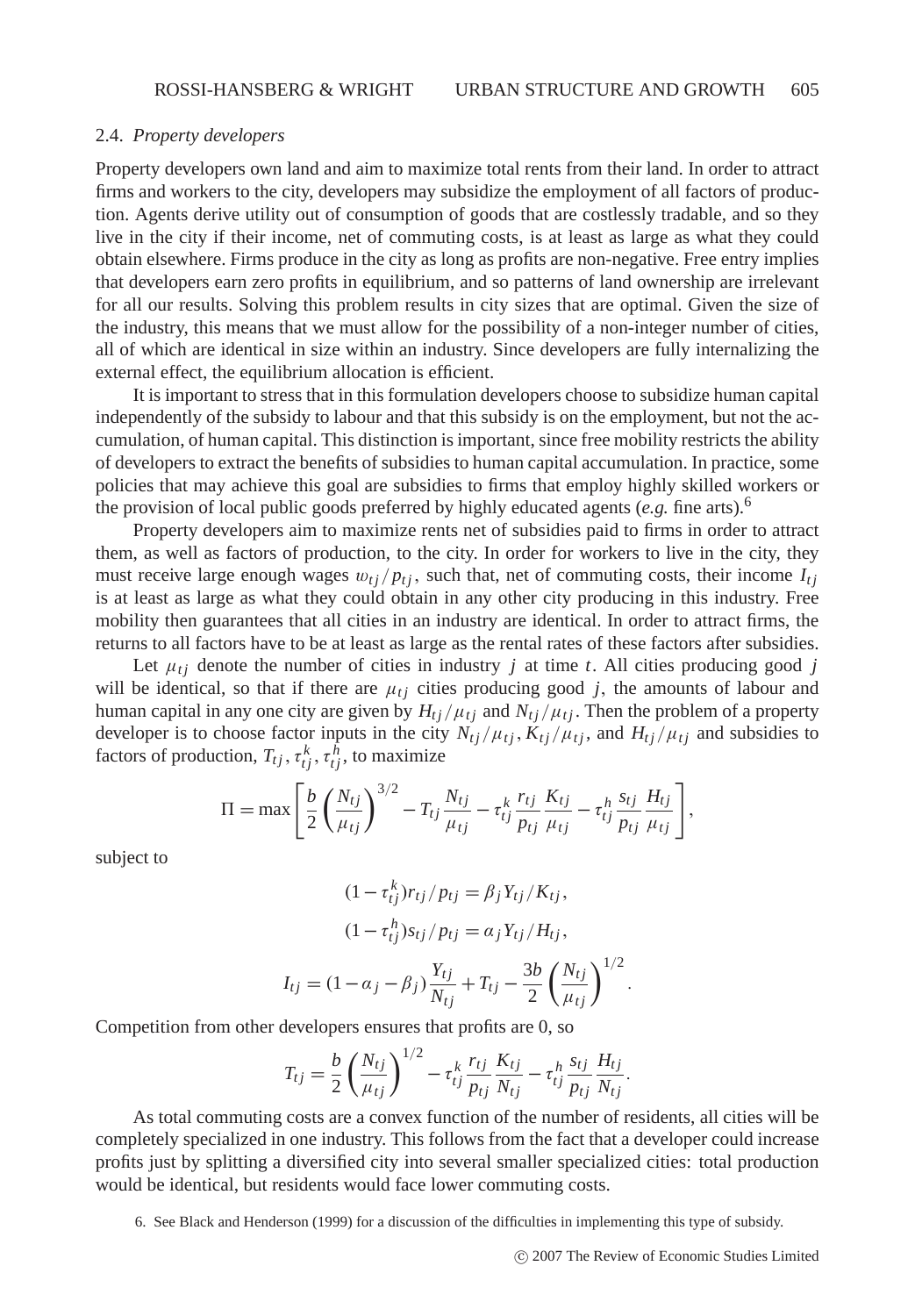## 606 REVIEW OF ECONOMIC STUDIES

Note also that we are giving developers all the necessary instruments to internalize the externality, which allows us to show below that the equilibrium allocation will be optimal. If we were to restrict the instruments that developers can use (*e.g.* allow them only to provide transfers to agents but no human capital subsidies) the equilibrium allocation will no longer be efficient. For our purposes and the results that follow, what is important is that developers play a coordination role and form cities by maximizing rents. Whether cities are efficient or not is unimportant for the dynamics of the model and the characteristics of the size distribution of cities. By postulating the existence of these developers we eliminate equilibria in which, for example, all agents in an industry agglomerate in one city even though they could benefit from coordinating and forming more cities. Without property developers, this could occur given that there are no individual agent incentives to deviate to a new city since the productivity of an empty site is 0. Property developers serve to eliminate this multiplicity.

#### 2.5. *Equilibrium*

Before we proceed to formally define an equilibrium allocation it is perhaps useful to discuss some of the features of the set-up we have introduced above. Instead of choosing a general specification of technology, factor accumulation, and utility, we have introduced a particular log-linear specification. This allows us to solve the model in closed form. Almost any deviation from this specification cannot be solved analytically and so we would need to rely completely on numerical simulations. This particular set-up is simple to solve because the log-linear specification ensures that income and substitution effects exactly balance. As a result, investments in physical capital in each industry turn out to be just a constant fraction of output, while employment in each industry turns out to be a constant fraction of total population. As we discuss below, the main forces that lead to our main results do not rely heavily on these features, although the precise formulas do. We prove in the next section that given the presence of property developers—that internalize external effects within a city—the equilibrium allocation exists, is unique, and efficient. None of these properties relies on the particular log-linear specification of the model.

We are now in a position to define a competitive equilibrium for this economy. Given that all cities in an industry are specialized and identical, we specify the equilibrium in terms of industry aggregates.

*Definition* 1. A competitive equilibrium for this economy is a set of state-contingent sequences  $C_{tj}$ ,  $X_{tj}$ ,  $u_{tj}$ ,  $N_{tj}$ ,  $\mu_{tj}$ ,  $H_{tj}$ ,  $K_{tj}$  for each industry *j* and each period *t* and a price system  $p_{tj}, w_{tj}, r_{tj}, s_{tj}$  and transfers and subsidies  $T_{tj}, \tau_{tj}^k, \tau_{tj}^h$  for each industry *j* at each period *t*, such that

- 1. given  $p_{tj}$ ,  $w_{tj}$ ,  $r_{tj}$ ,  $s_{tj}$ , and  $T_{tj}$ , households optimize,
- 2. given  $p_{tj}$ ,  $w_{tj}$ ,  $r_{tj}$ ,  $s_{tj}$ , and  $\tau_{tj}^k$ ,  $\tau_{tj}^h$ , firms hire  $K_{tj}$ ,  $H_{tj}$ , and  $N_{tj}u_{tj}$  so as to maximize profits,
- 3. given  $p_{tj}$ ,  $w_{tj}$ ,  $r_{tj}$ ,  $s_{tj}$ , developers choose  $T_{tj}$ ,  $\tau_{tj}^k$ ,  $\tau_{tj}^h$  and  $N_{tj}/\mu_{tj}$ ,  $K_{tj}/\mu_{tj}$ ,  $H_{tj}/\mu_{tj}$  to maximize profits,
- 4. aggregate and individual decisions are consistent,
- 5. free entry implies zero profits for developers, and
- 6. markets for goods and factors clear:

$$
C_{tj} + X_{tj} + bN_{tj}^{3/2} \mu_{tj}^{-1/2} = Y_{tj},
$$

$$
\sum_{j=1}^{J} N_{tj} = N_{t}.
$$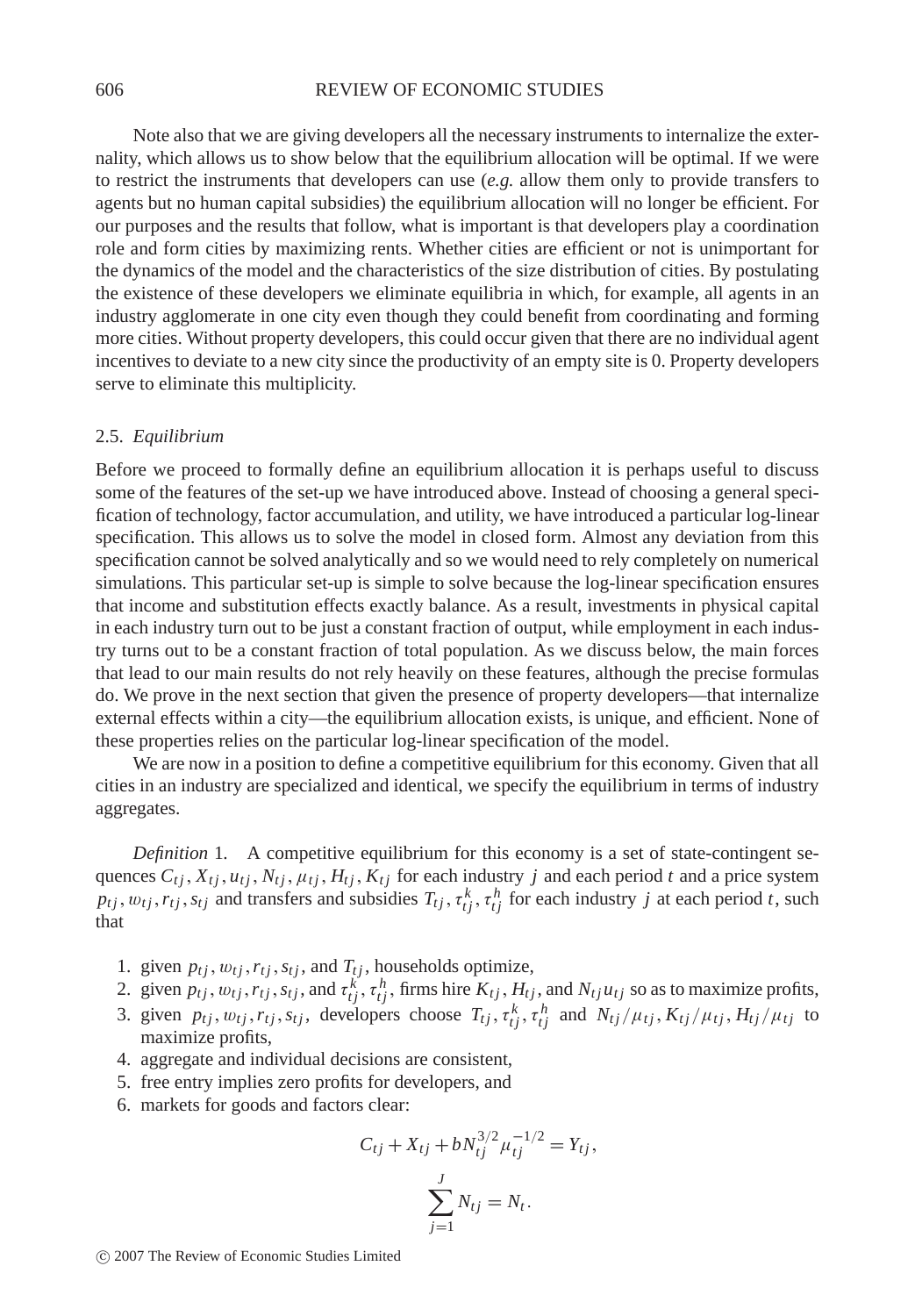#### 2.6. *Efficient allocations*

As it is efficient for all cities to be identical and specialized, all Pareto-efficient allocations are the solution of the following *Social Planning Problem*: choose state-contingent sequences  ${C_{tj}, X_{tj}, N_{tj}, \mu_{tj}, u_{tj}, K_{tj}, H_{tj}}_{t=0, j=1}^{\infty, J}$  to maximize

$$
(1 - \delta)E_0 \left[ \sum_{t=0}^{\infty} \delta^t N_t \left( \sum_{i=1}^J \ln C_{ti} / N_t \right) \right],
$$
 (5)

subject to, for all *t* and *j*,

$$
C_{tj} + X_{tj} + b \left(\frac{N_{tj}}{\mu_{tj}}\right)^{3/2} \mu_{tj} \le A_{tj} \left(\frac{K_{tj}}{\mu_{tj}}\right)^{\beta_j} \left(\frac{H_{tj}}{\mu_{tj}}\right)^{\alpha_j + \gamma_j} \left(\frac{N_{tj}}{\mu_{tj}}\right)^{1 - \alpha_j - \beta_j + \varepsilon_j} u_{tj}^{1 - \alpha_j - \beta_j} \mu_{tj}, \tag{6}
$$

$$
N_t = \sum_{j=1}^{J} N_{tj},\tag{7}
$$

$$
K_{t+1j} = K_{tj}^{\omega_j} X_{tj}^{1-\omega_j},
$$
\n(8)

$$
H_{t+1j} = H_{tj}[B_j^0 + (1 - u_{tj})B_j^1],
$$
\n(9)

given  $H_{0i}$  and  $K_{0i}$ . The first constraint states that consumption plus investment plus commuting costs has to be less than or equal to production in all cities in the industry.

This is not a convex dynamic optimization problem. However, since the problem of determining the optimal city size is static, we can solve it separately. This transforms the problem into a convex dynamic optimization problem. We can then show that the optimal allocation exists and is unique. The rest of the proof shows that the conditions that determine an equilibrium allocation are identical to the ones that determine the unique efficient allocation. This implies that there exists a unique equilibrium allocation and that the equilibrium is efficient. Apart from the developers problem, the proof of this proposition is standard. Note that, because all households are identical, we focus on the symmetric allocation.

**Proposition 1.** *There exists a unique symmetric Pareto-efficient allocation. There exists a unique and efficient symmetric competitive equilibrium.*

As we argued above, efficiency is the result of the existence of property developers who are able to offer a rich set of subsidies. The main implications of our model are unaffected by the number of instruments possessed by property developers and hence also by whether the equilibrium allocation is efficient. Hence, we proceed with the case where developers can fully internalize the externality.

## 3. CHARACTERIZATION

With these results in hand, we are free to make use of the solution to the social planning problem in order to characterize the competitive equilibrium of the model. We now proceed to derive several properties of the equilibrium allocation. Due to our functional form assumptions, we are able to solve for the entire equilibrium growth path and size distribution of cities in closed form.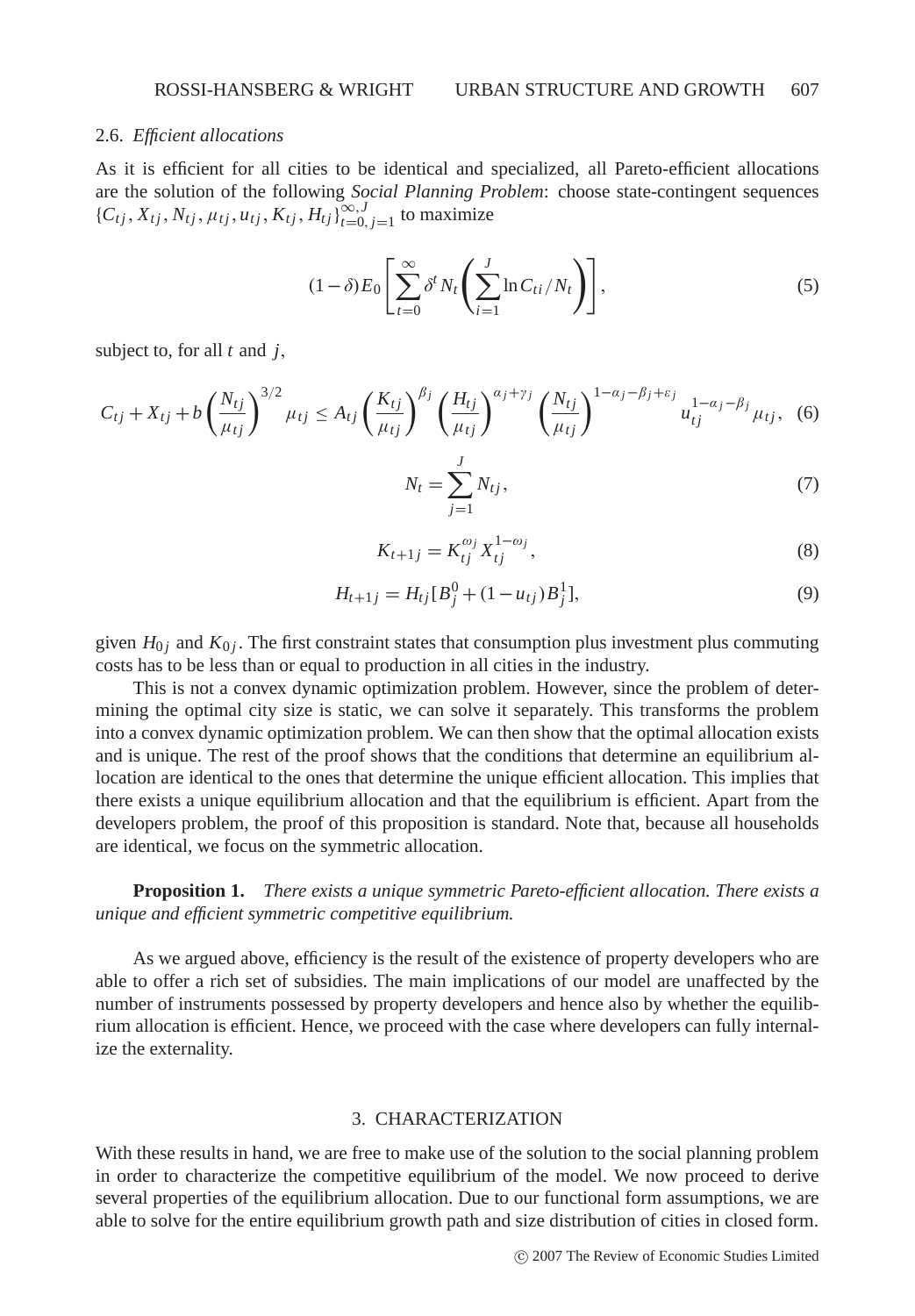#### 3.1. *Aggregate constant returns*

As there are no adjustment costs at the city level, the problem of choosing the optimal sizes of cities is static. In each period, the planner sets the city size to maximize output net of commuting costs. We solve this problem first and then, imposing the solution, we solve for the dynamics. Towards this, we can rewrite the resource constraint in an industry *j* at time *t* as a function of industry-wide variables and the number of cities in an industry:

$$
C_{tj} + X_{tj} + bN_{tj}^{3/2} \mu_{tj}^{-1/2} \leq A_{tj} K_{tj}^{\beta_j} H_{tj}^{\alpha_j + \gamma_j} N_{tj}^{1 - \alpha_j - \beta_j + \varepsilon_j} u_{tj}^{1 - \alpha_j - \beta_j} \mu_{tj}^{-\gamma_j - \varepsilon_j} \equiv Y_{tj}.
$$

The first-order condition with respect to  $\mu_{ij}$  yields the optimal number of cities in industry *j*, as a function of output and employment in that industry:

$$
\mu_{tj} = \left[\frac{2(\gamma_j + \varepsilon_j)}{b} \frac{Y_{tj}}{N_{tj}}\right]^{-2} N_{tj},\tag{10}
$$

and so total commuting costs satisfy

$$
TCC_{tj} = 2(\gamma_j + \varepsilon_j)Y_{tj}.
$$
\n(11)

Notice that we need to impose  $\gamma_i + \varepsilon_j < 1/2$ , in order to guarantee that the solution of the firstorder condition attains a maximum (if this condition is not satisfied, the first-order conditions yield a minimum at which total commuting costs are larger than total output). To interpret this restriction, write industry output net of total commuting cost as

$$
A_{tj} K_{tj}^{\beta_j} H_{tj}^{\alpha_j + \gamma_j} N_{tj}^{1-\alpha_j-\beta_j + \varepsilon_j} u_{tj}^{1-\alpha_j-\beta_j} \mu_{tj}^{-\gamma_j - \varepsilon_j} - b N_{tj}^{3/2} \mu_{tj}^{-1/2},
$$

and notice that if the above condition is not satisfied, as the number of cities decreases, given industry aggregates, the value of the expression increases unboundedly. This implies that the above problem has no internal solution: the planner would like to make cities as large as possible.

Substituting the results for the optimal number of cities and total commuting costs in the resource constraint implies that

$$
C_{tj} + X_{tj} \le F_j \hat{A}_{tj} H_{tj}^{\hat{a}_j} K_{tj}^{\hat{\beta}_j} N_{tj}^{1-\hat{a}_j-\hat{\beta}_j} u_{tj}^{\hat{\phi}_j} \equiv \hat{Y}_{tj}, \qquad (12)
$$

,

where

$$
F_j = (1 - 2(\gamma_j + \varepsilon_j)) \left[ \frac{2(\gamma_j + \varepsilon_j)}{b} \right]^{[2(\gamma_j + \varepsilon_j)]/[1 - 2(\gamma_j + \varepsilon_j)]}
$$
  

$$
\hat{A}_{tj} = A_{tj}^{1/[1 - 2(\gamma_j + \varepsilon_j)]}, \quad \hat{\alpha}_j = \frac{\alpha_j + \gamma_j}{1 - 2(\gamma_j + \varepsilon_j)}
$$
  

$$
\hat{\beta}_j = \frac{\beta_j}{1 - 2(\gamma_j + \varepsilon_j)}, \quad \text{and} \quad \hat{\phi}_j = \frac{1 - \alpha_j - \beta_j}{1 - 2(\gamma_j + \varepsilon_j)}.
$$

Since  $u_{tj}$  is constant in equilibrium, output net of commuting costs for the optimal city structure  $(Y_{tj})$  is constant returns to scale in industry aggregates. Notice that by equation (11) output in the industry is also a constant returns to scale function of inputs in the industry.

The constraint in (12) contains the first main result of our paper: introducing the margin of the creation of new cities eliminates increasing returns at the urban level from the aggregate problem. We summarize this result in the following proposition.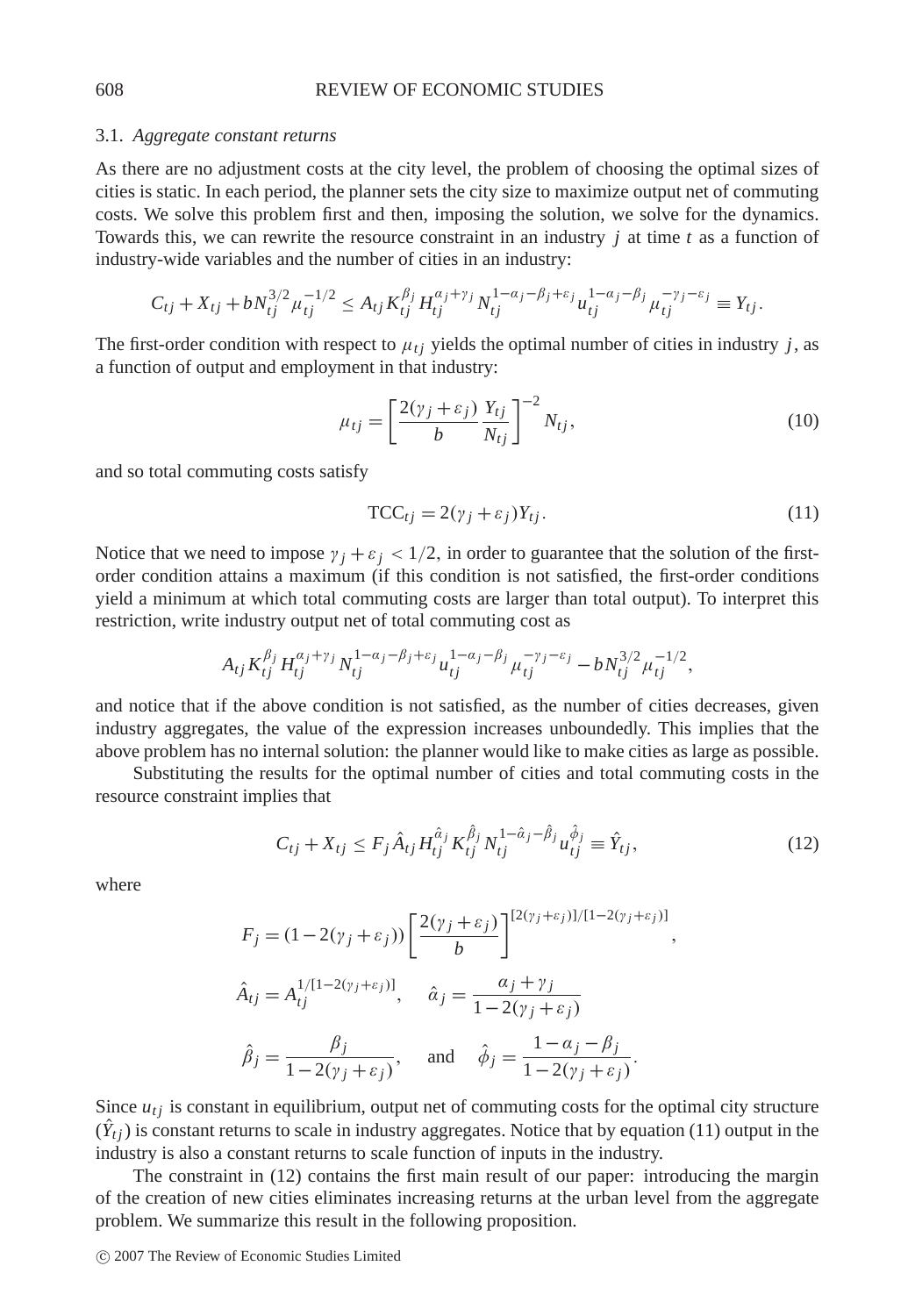**Proposition 2 (Aggregate constant returns to scale).** Output in industry j, Y<sub>ti</sub>, and industry output net of commuting costs,  $Y_{tj}$ , are constant returns to scale functions of industry*specific capital*  $K_{ti}$ *, industry-specific human capital*  $H_{ti}$ *, and labour*  $N_{ti}$ .

The result in this proposition has implications for the way in which we view the growth process. First, it allows us to reconcile the coexistence of cities, which implies the existence of scale economies, with balanced growth. Second, it shows that it is inappropriate to test for the existence of increasing returns with aggregate data even though increasing returns are, in fact, present in the production technology. Third, the observed level of aggregate productivity (the magnitude of  $F_j$  in equation (12)) is determined by the way production is organized in cities, as well as the parameters governing externalities and commuting costs. This suggests the possibility that differences in the pattern of urbanization are the source of differences in total factor productivity across countries.7

## 3.2. *City sizes*

To understand the process of city size determination, rewrite the first-order condition for the number of cities,  $\mu_{ti}$ , as

$$
\frac{b}{2} \left( \frac{N_{tj}}{\mu_{tj}} \right)^{-1/2} = (\gamma_j + \varepsilon_j) \frac{Y_{tj}/N_{tj}}{N_{tj}/\mu_{tj}}.
$$

That is, the planner increases the number of people in the city until the change in commuting costs per person for current residents (L.H.S.) is equal to the change in earnings per person for current residents (R.H.S.).

From this equation it is easy to see that anything that increases the level of the average product of labour increases the average size of the city. For example, consider the effect of an increase in productivity. Everything else equal, output per worker increases, and the planner finds it optimal to attract more workers to the city. If the productivity increase is permanent, the city will be permanently larger. The growth model presented above is, in essence, a mechanism for producing persistence in the average product of labour in a city, while at the same time remaining consistent with aggregate growth facts.

Our mechanism relies on city sizes that respond to factor accumulation and productivity shocks. This is the case as long as average commuting costs do not rise by exactly the same amount as the average product of labour. If commuting costs were to rise by less, or even more, than the average product of labour, the basic result that productivity shocks are translated into fluctuations in city sizes remains. However, one combination of assumptions that does not work is if commuting costs are denominated *purely* in units of time, *and* workers supply labour inelastically, *and* the production function is Cobb–Douglas. In this knife-edge case, marginal and average products are proportional and hence commuting costs, measured as forgone wages, rise at exactly the same rate as the average product of labour. More generally, any combination of time and material costs of commuting yields the necessary response of city sizes to productivity shocks. In the model above, we focus on a simple case in which commuting costs within a city are denominated in terms of the output of that city. The results are analogous if we include time costs of commuting as well.

<sup>7.</sup> Au and Henderson (2006) examine this possibility for the particular case of China.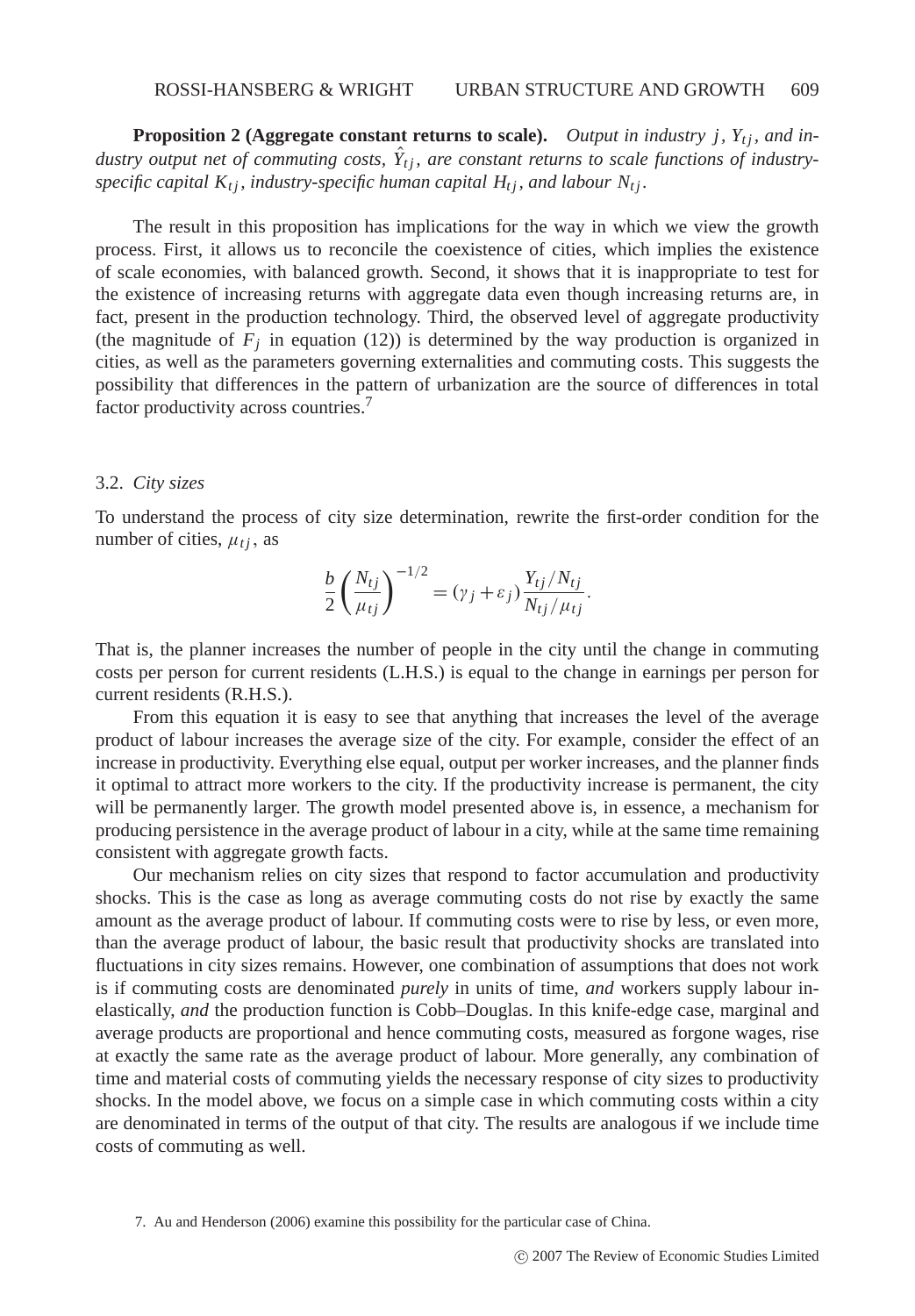## 3.3. *Growth rates*

To solve for the dynamics of factor accumulation, note that after substituting for the optimal number of cities we obtain a standard dynamic problem with constant returns to scale production technology. In particular, our problem becomes one of choosing  $\{C_{tj}, X_{tj}, N_{tj}, u_{tj}, K_{tj}, U_{tj}\}$  $H_{ij}$   $_{i=0,j=1}^{\infty, J}$  so as to maximize (5) subject to (12) and (7)–(9). The value function of the planner has the form

$$
V(\lbrace H_{tj}, K_{tj}, A_{tj} \rbrace_{j=1}^{J}) = D_0 + \sum_{j=1}^{J} [D_j^H \ln(H_{tj}) + D_j^K \ln(K_{tj}) + D_j^A \ln(A_{tj})], \qquad (13)
$$

which is the result of the particular log-linear specification we have assumed. We could set up a more general model at the cost of losing the ability to solve the model analytically. The details of the solution are entirely standard and so are relegated to the Appendix. Three basic results come out of solving the planner's problem. The share of population working in each industry is constant. Investment is a constant share of output net of commuting costs  $X_{tj} = x_j Y_{tj}$ , for some constant  $x_j$ , and the fraction of time used for production is constant at  $u_j^*$ .

Note that the model is capable of producing growth, either exogenously or endogenously. More importantly, the model delivers two properties not present in most other *urban* growth models: a balanced growth path exists without knife-edge assumptions on the size of externalities, and growth is positive even in the absence of population growth. On the balanced growth path (with no uncertainty) we know that the growth rates of capital  $(g_K)$ , human capital  $(g_H)$ , and output net of commuting costs ( $g_{\hat{Y}_j}$ ) are constant, so

$$
g_{K_{t+1j}} \equiv \ln K_{t+1j} - \ln K_{tj} = (1 - \omega_j)[\ln x_j + \ln \hat{Y}_{tj}] - (1 - \omega_j)\ln K_{tj}.
$$

Hence, on the balanced growth path  $\ln Y_{tj} - \ln K_{tj}$  is constant. The growth rate of human capital is given by  $g_{H_j} = B_j^0 + (1 - u_j^*)B_j^1$ . For income, when  $\hat{\beta}_j < 1$ , on the balanced growth path<sup>8</sup> (with no uncertainty),

$$
g_{\hat{Y}_j} = \frac{\hat{\alpha}_j g_{H_j} + (1 - \hat{\alpha}_j - \hat{\beta}_j) g_N}{1 - \hat{\beta}_j}.
$$

That is, in the long run, growth is driven by endogenous human capital accumulation (if  $B_j^1 > 0$ ) and exogenous population growth.

Notice that in this model linearity in human capital accumulation implies that growth rates are constant in the long run, even with increasing returns in the aggregate production function. In general, this type of linearity plays two different roles in growth models: it is a source of endogenous growth, and it prevents growth rates from diverging to infinity. In this paper, this linearity serves the first, and not the second, purpose. We use it to show that our results do not depend on the source of growth and, in particular, whether it is exogenous or endogenous. To illustrate this point, suppose we set  $1 < \alpha_j + \beta_j + \gamma_j$  for all *j*, and we let human capital accumulate exactly as physical capital. Then, without cities, due to the presence of aggregate increasing returns, growth rates would diverge to infinity. However, with this type of increasing returns at the city level, the mechanism we have introduced in this paper would yield constant returns in the aggregate and therefore a balanced growth path in which  $g_{\hat{Y}_i} = g_N$ .

8. For the case when 
$$
\beta_j = 1
$$
,  $g_N = g_H = 0$ , and  $\omega = 0$  (the AK model),  $g_{\hat{Y}_{t+1j}} = \ln x_j + \ln(F_j A_{tj})$ .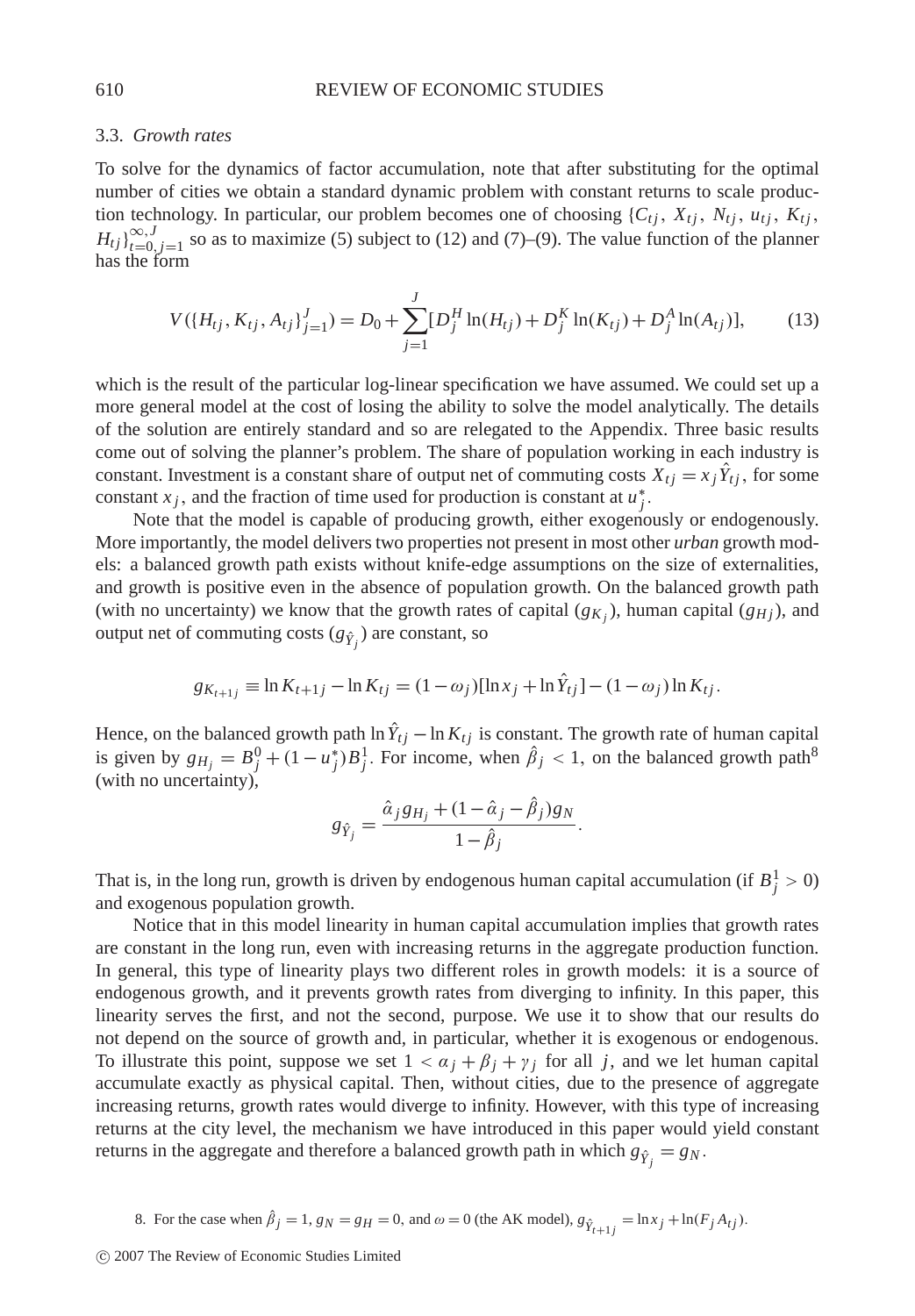#### 3.4. *Gibrat's and Zipf 's laws*

Given the evolution of output in each industry, we can study the evolution of the size distribution of cities. The growth rate of a city in industry *j* is given by

$$
\ln\left(\frac{N_{t+1j}}{\mu_{t+1j}}\right) - \ln\left(\frac{N_{tj}}{\mu_{tj}}\right) = 2[\ln(A_{t+1j}) - \ln(A_{tj})] - 2(\hat{\alpha}_j + \hat{\beta}_j)[\ln(N_{t+1}) - \ln(N_t)]
$$

$$
+ 2\hat{\alpha}_j \ln(B_j^0 + (1 - u_j^*)B_j^1) + 2\hat{\beta}_j[\ln(K_{t+1j}) - \ln(K_{tj})].
$$

Recursively substituting for capital growth, we get an expression for the long-run growth rate of cities:9

$$
\ln\left(\frac{N_{t+1j}}{\mu_{t+1j}}\right) - \ln\left(\frac{N_{tj}}{\mu_{tj}}\right) = \frac{2\hat{a}_j}{1-\hat{\beta}_j}[g_{Hj} - g_N] + 2[\ln(A_{t+1j}) - \ln(A_{tj})]
$$
  
+2(1 - \omega\_j)\hat{\beta}\_j\left[\ln(A\_{tj}) - \sum\_{s=1}^{\infty} \frac{(\omega\_j + (1 - \omega\_j)\hat{\beta}\_j)^{s-1}}{(1 - (\omega\_j + (1 - \omega\_j)\hat{\beta}\_j))^{-1}}\ln(A\_{t-sj})\right]. (14)

Equation (14) is the key equation for characterizing city dynamics. From this equation we can deduce conditions under which Gibrat's law is guaranteed for each group of industries. In order to generate Gibrat's law we need the growth processes at the city level to be independent of scale. As labour is perfectly mobile across cities and industries, this in turn requires that the marginal product of labour be independent of scale. The proposition below outlines two scenarios in which this is exactly the case: the first is one in which current productivity shocks are the only stochastic force in growth and are permanent, thus producing permanent increases in the level of the marginal product of labour, so that the growth rate of the marginal product is independent of scale. These assumptions eliminate the third term in equation (14) and therefore all scale dependence. This result is invariant to whether the engine of growth is endogenous or exogenous. The second case is one in which productivity shocks are temporary, but have a permanent effect on the marginal product of labour through the linear accumulation of physical capital. This amounts to transforming the model into an AK model with no human capital and 100% depreciation. In this context, both last period output and capital react linearly to last period shocks. These two effects cancel out, and the only remaining source of uncertainty is the contemporaneous productivity shock. $10$ 

We then show that Gibrat's law implies Zipf's law in our framework. Note that in our framework we need to consider the entry and exit of new cities. As a consequence we cannot simply apply previous results in the literature, which rely on a fixed number of cities (Gabaix, 1999*a*,*b*; Cordoba, 2004; Eeckhout, 2004).<sup>11</sup> The next proposition provides a new proof of the relationship between Gibrat's and Zipf's laws in our framework, based on some results by Levy and Solomon (1996) and Malcai *et al.* (1999). In the proof of the proposition, we use the assumption that our industries can be divided into groups with similar technologies to first prove that Zipf's law holds

<sup>9.</sup> For the details on how to derive this expression see the solution to the planner's problem in the Appendix.

<sup>10.</sup> Note that if we were to allow infinite order Markov processes for  $A_i$ , we could fine-tune the specification of the process so as to yield Gibrat's law exactly for any parameter set.

<sup>11.</sup> Gabaix (1999*a*) and Cordoba (2004) impose lower bounds on city sizes and a particular structure on the shocks that leads to an urban structure described by a Pareto distribution with coefficient 1. Eeckhout (2004) has permanent productivity shocks that lead, without a lower bound via the Central Limit Theorem, to a log-normal distribution for city sizes. The economic interpretation of the shocks differs in all three cases.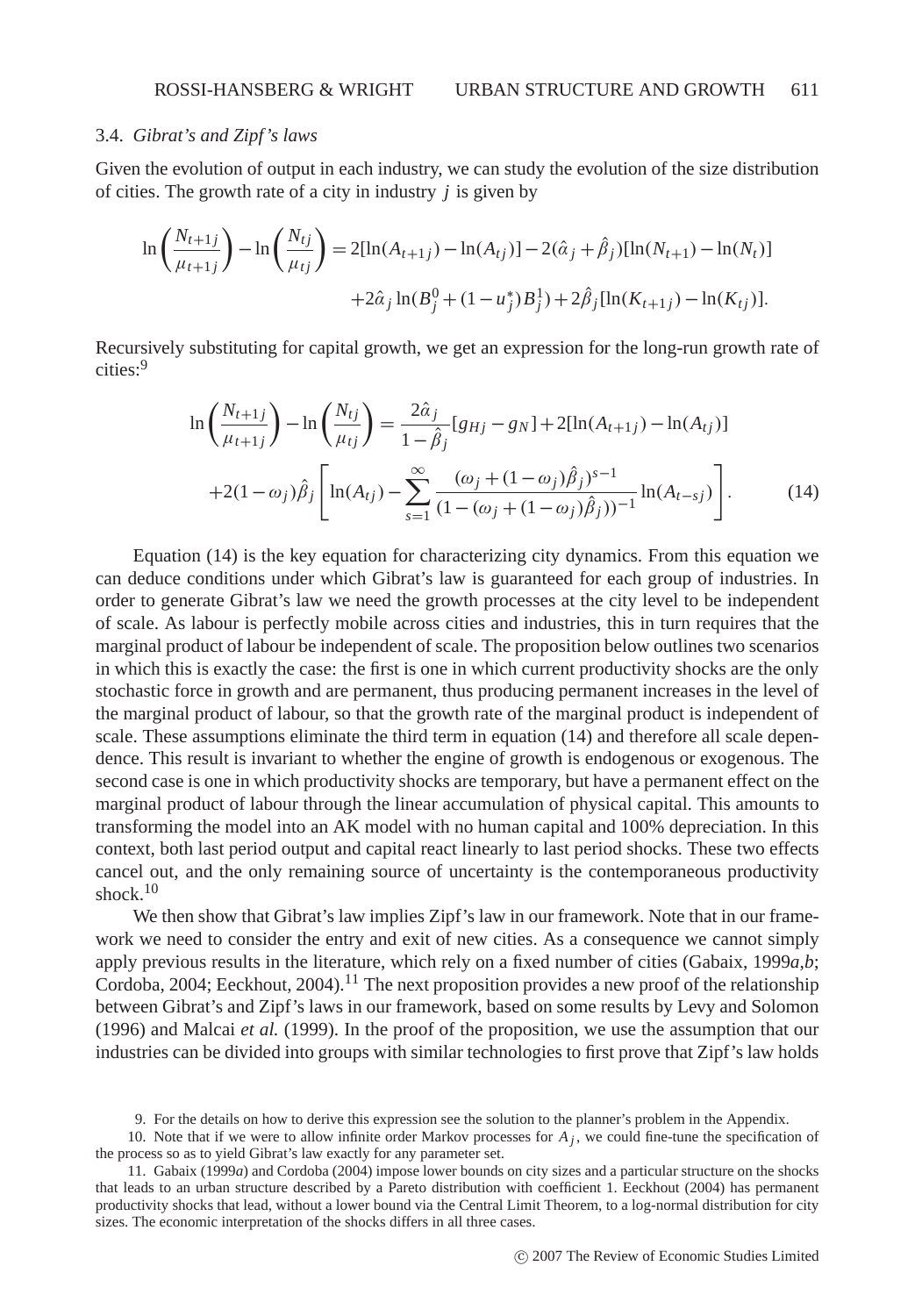for each group. We then aggregate across groups to show Zipf's law for the entire economy. The proof of this result requires us to impose an arbitrarily small lower bound on the size of a city (as in Gabaix, 1999*a*). All proofs are relegated to the Appendix.

**Proposition 3 (Exact Gibrat's law and Zipf's law).** ( *The growth process of city sizes satisfies Gibrat's law if and only if one of the following two conditions is satisfied:*

- 1. *(No physical capital) There is no physical capital*  $(\hat{\beta}_i = 0 \text{ or } \omega_i = 1)$ *, and productivity shocks are permanent.*
- 2. *(AK model) City production is linear in physical capital and there is no human capital*  $(\hat{\alpha}_j = 0, \hat{\beta}_j = 1)$ , depreciation is 100%  $(\omega_j = 0)$ , and productivity shocks are temporary.

*If the growth process satisfies Gibrat's law and city sizes are bounded below by f , the invariant distribution for city sizes satisfies Zipf's law as*  $f \rightarrow 0$ *.* 

## 3.5. *Scale dependence*

Obviously, the conditions outlined in Proposition 3 are restrictive. Reality surely lies between these two extremes: capital is a factor of production, but not the only one. The question that arises is between these two extremes, how close are the predictions of the model to observed urban structures? As mentioned in the introduction, an extensive empirical literature (surveyed in Gabaix and Ioannides, 2003) has uncovered two systematic departures from Zipf's law. First, plots of log-rank against log-size are concave, reflecting the fact that small cities are underrepresented and that big cities are not "big enough". Second, there is variation in cross-country estimates of Zipf's coefficients (Soo, 2005).

In the next two propositions we argue that, in general, the model can account for these same deviations from Zipf's law. First we show that if a city is relatively large because it operates in an industry that experienced a history of above-average productivity shocks, it can be expected to grow slower than average in the future, while the opposite is true of small cities. Intuitively, since  $\hat{\beta}$  < 1, diminishing returns to capital imply that industries with high capital stocks have a lower return to capital than industries with low capital stocks, and so cities in industries with relatively low stocks of physical capital grow faster. This effect is emphasized by the fact that when  $\omega_j > 0$ for all *j*, in order to keep physical capital constant, industry investments have to be higher in industries with large capital stocks and lower in industries with low capital stocks. Urban growth rates exhibit reversion to the mean. This implies that the log rank–size relationship will in general (apart from particular realizations of the shocks) be concave or, in other words, that the invariant distribution for city sizes has thinner tails than a Pareto distribution with coefficient 1. Eeckhout (2004) emphasizes exactly this feature of the data.

**Proposition 4 (Concavity).** ( *If conditions* 1 *and* 2 *in Proposition* 3 *are not satisfied, the growth rate of cities exhibits reversion to the mean. If productivity levels are bounded for all industries (there exist uniform bounds such that*  $A_{ij} \in [\underline{A}_j, A_j]$  *for all t*, *j*), *then there exists a unique invariant distribution of city sizes with thinner tails than a Pareto distribution with coefficient* 1*.*

Unless the conditions of Proposition 3 are satisfied, variation in the S.D. of productivity shocks affects the distribution of city sizes. Intuitively, given capital stocks, a larger S.D. of shocks directly implies a larger S.D. of city sizes. Moreover, it also implies a larger S.D. of investments, which in turn implies a more dispersed distribution of capital stocks. We formalize this intuition in the following proposition.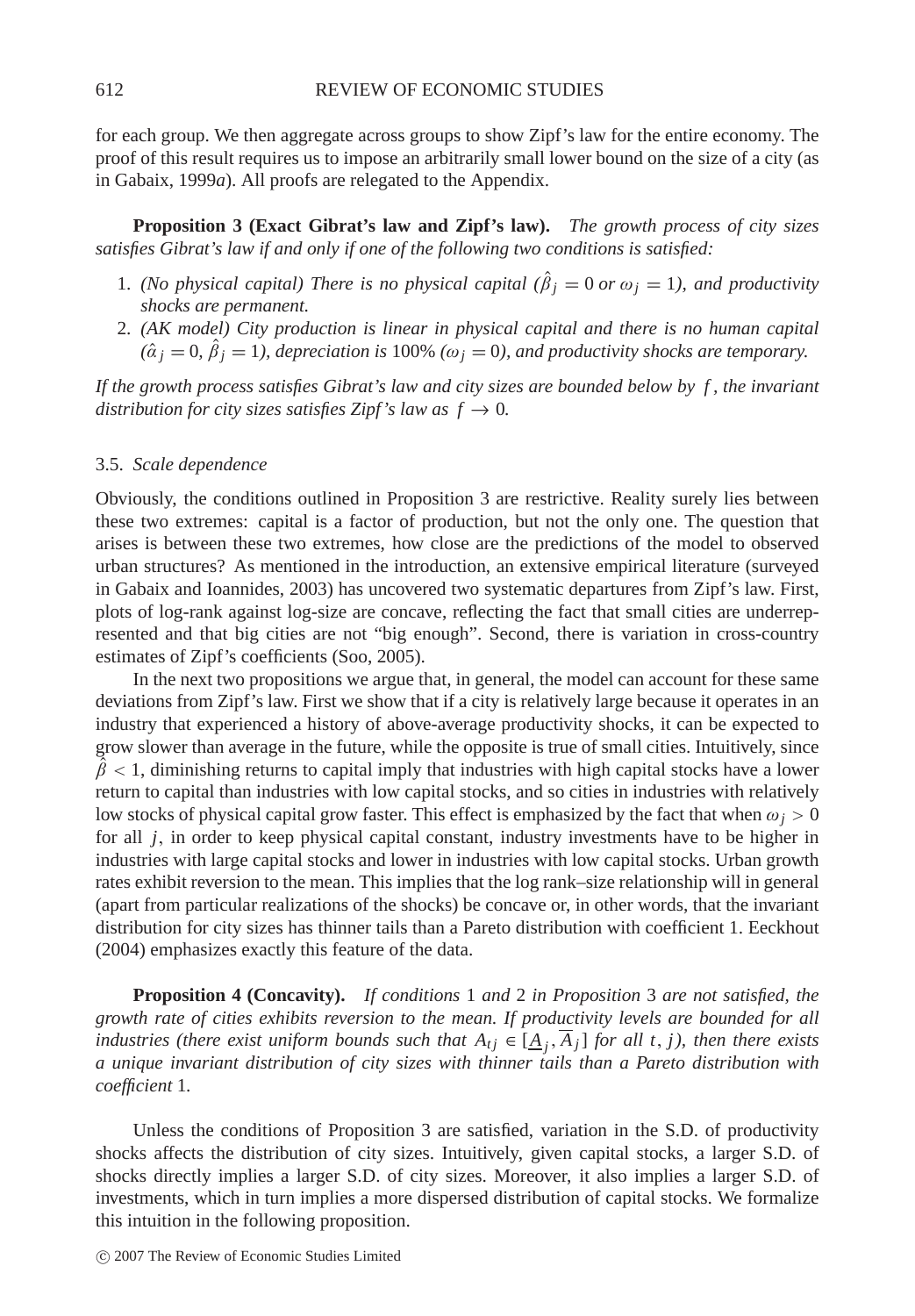**Proposition 5.** *If conditions* 1 *and* 2 *in Proposition* 3 *are not satisfied, the S.D. of city sizes increases with the S.D. of industry shocks.*

Proposition 5 points to the S.D. of productivity shocks as the key parameter linking our model with the observed urban structure. In the next section we explore whether the international evidence on Zipf's coefficients is consistent with the evidence on the volatility of industry productivity shocks.

## 4. NUMERICAL EXERCISES

In the previous section, we established analytically the conditions under which our theory produces Zipf's law exactly, and showed that away from these special cases the city size distribution always has thinner tails than is implied by Zipf's law, and that the amount of dispersion in the distribution increases with the volatility of industry shocks. In this section, we supplement these results with numerical simulations designed to show that the theory can robustly generate size distributions in line with the data for a wide range of plausible parameter values.

To illustrate the deviations from Zipf's law that result in our model when we move away from the assumptions in Proposition 3 and how they relate to the data, we begin with Figure 3 that contains data on the city size distribution, defining cities as Metropolitan Statistical Areas (MSAs), in 2002 for the U.S., Belgium, and Saudi Arabia. Alongside the actual data for these countries, we also present the results of numerical simulations of the model. Each simulation has been run for 10,000 periods, after which the simulated distribution of city sizes is not changing significantly through time. We used relatively standard values for most parameters. The discount factor  $\delta$  was set to 0.95, which is consistent with annual rates of return. The production parameters for the firm were all set to one-third, or  $\alpha = \beta = \phi = 1/3$ , while the externality parameters were set to one-tenth, or  $\gamma = \varepsilon = 0.1$ . Human capital accumulation is parameterized so that there is no exogenous accumulation of human capital, or  $B^0 = 1$  with  $B^1 = 0.2$ , while population growth is 2%, or  $g_N = 1.02$ . We set commuting costs to ten per unit of distance  $\tau = 10$ . One non-standard parameter is  $\omega$ , which governs the importance of existing capital to the accumulation of future capital. This parameter controls the extent to which capital depreciates and so we set it to 0.9. However, it turns out that changing the level of  $\omega$  has only a modest effect on the quantitative behaviour of the model. To see this, note that as we increase  $\omega$ , on the one hand, the mean reversion caused by the capital accumulation equation increases since the share of investment in tomorrow's capital production  $(1 - \omega)$  decreases. On the other hand, less capital is accumulated and so the stock of human capital is lower, which reduces this effect. Finally, we need to set the stochastic process for productivity shocks. Given that we are interested in the long-run distribution, we directly parameterize the long-run shock process to fit the U.S. urban structure. In particular, we set  $m = 0$  and sd = 0.5, which denote the mean and S.D. of the normal distribution from which the logarithms of the long-run transitory shocks are drawn.

As one can see in Figure 3, the model does very well—arguably better than Zipf's law—in matching the U.S. data. In particular, and as expected given Proposition 4, the curve is slightly concave, as in the data. That is, large cities are too small and there are not enough small cities. Note also, given that this plot is the result of one particular sample of shocks, at the top end there are some portions of local convexity. Nonetheless, the overall picture is of an approximately concave plot.

Empirical studies have found that Zipf's law fits the data well across a wide variety of countries and over long periods of time. Therefore, fitting the distribution for one particular country at a single point in time is not helpful in explaining this general phenomenon. Instead, we want to focus on the robustness of the model's predictions to variations in the underlying key parameters.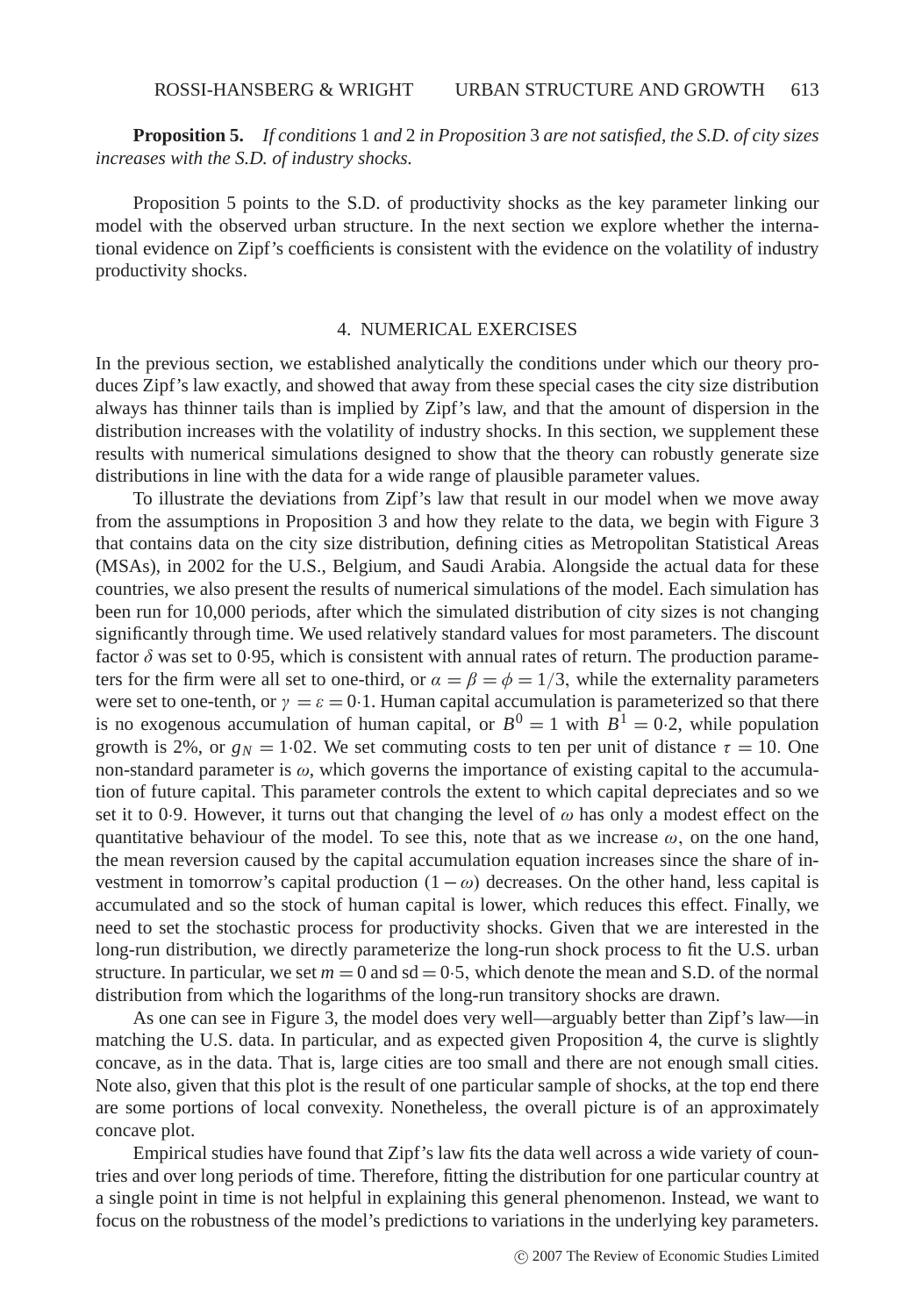

Proposition 5 tells us that one key parameter is the S.D. of industry shocks. Otherwise, the model seems to be relatively robust (although not invariant) to all other parameter values.<sup>12</sup> This justifies our focus on the S.D.: the model has identified this parameter as the main source of variation in Zipf's law coefficients. We illustrate the urban distributions resulting from different assumptions on the S.D. by fitting the distribution of Belgium and Saudi Arabia. These two countries exhibit city size distributions that are either extremely concentrated or extremely dispersed, relative to other countries. The rank–size relationship in Belgium is very steep with a Zipf's coefficient of 1·59. The S.D. of long-run shocks that yields a city size distribution consistent with the Belgian data is 0·31. We perform the same exercise for Saudi Arabia that exhibits a very flat rank–size relationship. Saudi Arabia's cities are very distinct in terms of population sizes, with a Zipf's coefficient of 0.78. The S.D. used in the numerical simulation is  $sd = 0.73$ .<sup>13</sup>

To assess whether or not this range of S.D. is plausible, we can use the model to compare the international evidence on urban structures with evidence on the range of observed industry productivity shock variances. To begin, note that Belgium and Saudi Arabia provide a range of S.D. that would imply city size distributions consistent with what we observe in the data. We first ask whether this range is in line with measures of productivity shocks by industry. Horvath (2000) measures the S.D. and persistence of industry shocks in the U.S. for 36 industries, from which we calculate long-run S.D. As the U.S. is the world's largest economy and is relatively diversified across industries, we will take these data to represent the universe of possible productivity shock processes. We then ask what proportion of industries have productivity shock

<sup>12.</sup> Except the discount factor,  $\delta$ , that is related to the S.D., sd, via the period length, which is calibrated to one year.

<sup>13.</sup> There are a few countries that exhibit Zipf's coefficients that are higher or lower than Belgium and Saudi Arabia. The reason we do not use them is that typically they have only very few cities. For example, Guatemala, with 13 cities, has a Zipf's coefficient of 0.728, while Kuwait, with 28 cities, has a Zipf's coefficient of 1.720. Using these countries would only improve the performance of the model in the comparisons that follow.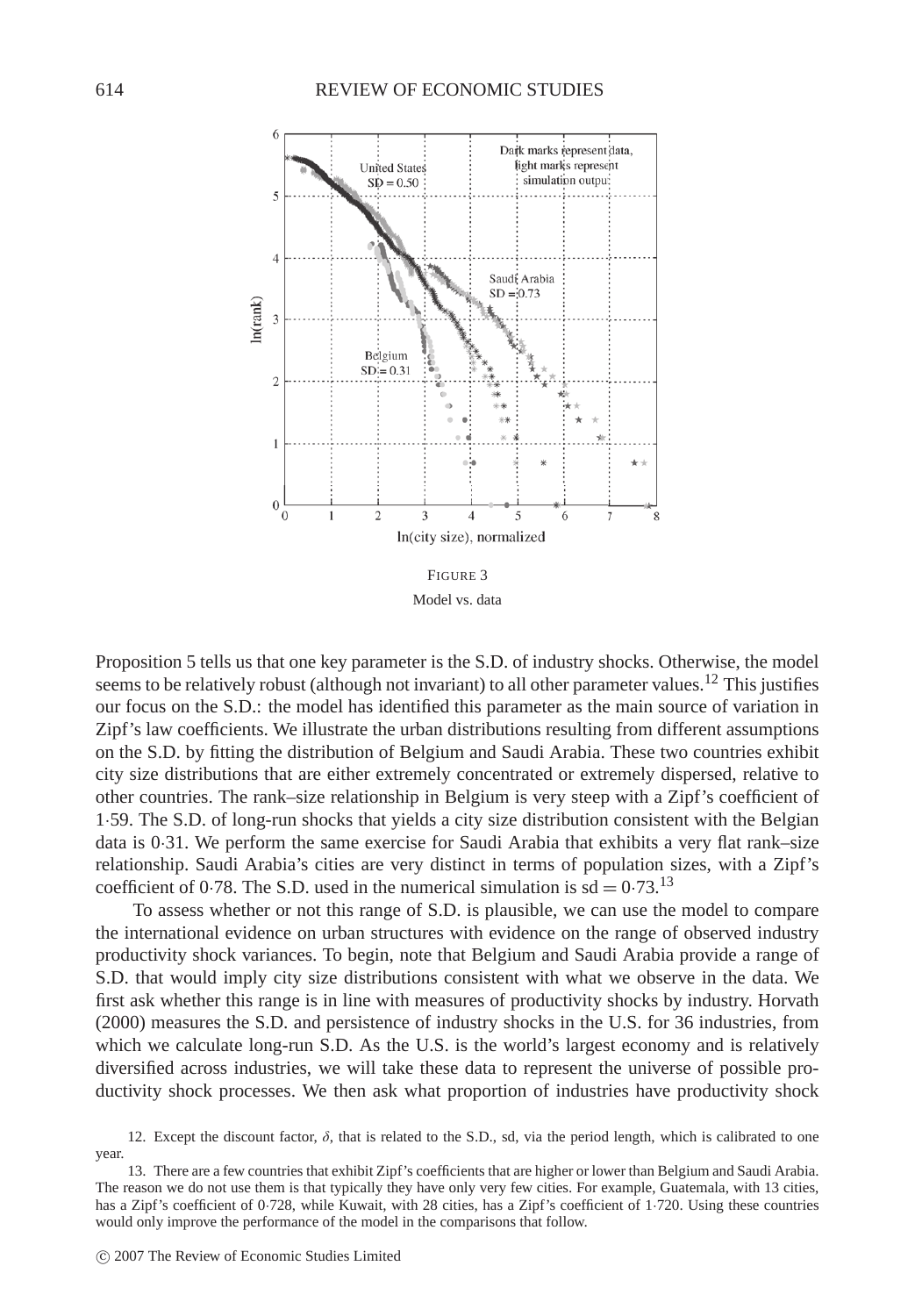processes within the implied interval. In interpreting the result of this test, it is important to stress that this comparison puts a heavy burden on our theory. To understand this, consider a situation where all of the S.D. of productivity shocks are inside the intervals implied by the range of Zipf's coefficients. That would mean that if a country were to have industries that faced *only* the least variable productivity shocks, it would still exhibit a Zipf's coefficient within the range of international evidence. However, we know that *all* countries produce in a variety of industries that face shocks that differ in their S.D. That is, there is no country that produces only in the most volatile industry. Therefore, it is impossible for *all* industries' volatilities to be inside the implied range. Conversely, if none of the S.D. were inside the implied range, it would be evidence against our theory. It turns out that, under this calculation, 50% of the industry long-run S.D. estimated by Horvath lie within the bounds implied by our model. We interpret this is as a substantial success for our model. We can also do the reverse exercise and calculate the range of Zipf's coefficients that our model can produce given Horvath's productivity numbers. The resulting range is wide enough to include the urban size distribution of all countries. Thus, variation in the S.D. of industry productivity shocks can go a long way in explaining the observed variation in Zipf's coefficients.14

## 5. CONCLUSIONS

We have proposed a tractable general equilibrium urban growth theory. It emphasizes the role of the accumulation of specific factors across industries in determining the evolution of the urban structure. In this theory, cities arise endogenously out of a trade-off between agglomeration forces and congestion costs. It is the size distribution of cities itself, and it is evolution through the birth, growth, and death of cities, which leads to a reconciliation between increasing returns at the local level and constant returns at the aggregate level. The urban structure of the economy prevents growth rates from diverging. Moreover, this same urban structure displays many of the features observed in actual city size distributions across countries and over time.

An advantage of the simple specification we adopted above is that it allows us to identify analytically the S.D. of industry productivity shocks as the crucial factor determining cross-country differences in urban structure. An empirical analysis of this parameter is, we believe, an important part of any systematic empirical evaluation of cross-country differences in the size distribution of cities.

One of the limitations of this simple specification is that cities specialize in only one industry. We can introduce diversified cities using either cross-industry spillovers or non-traded consumption goods. In these cases cities will produce goods in multiple industries, but city dynamics and the characteristic of the cross-sectional distribution of cities, as well as the aggregate properties of the model, will remain unchanged.

Finally, our theory points to differences in the efficiency at which cities are organized as a potential explanation of the observed differences in total factor productivity across countries. In our theory, we justified focusing on cities that are organized efficiently by postulating the existence of property developers with access to a sophisticated range of policy instruments. Restricting the range of policy instruments available to these developers, for example by eliminating subsidies on human capital, does not affect the main results of our theory, but translates into lower observed levels of total factor productivity. The varying ability of local governments in different

14. Soo (2005) finds that the coefficients in absolute value tend to be smaller (more unequal distribution of cities) in Africa, South America, and Asia than in Europe, North America, and Oceania. Since most of the developed economies are in the last group of continents and presumably these are the countries that experience less volatility of income (*i.e.* smaller industry shocks), we view the response of the model to changes in sd as potentially identifying the source of the differences in Zipf's coefficients observed in the data.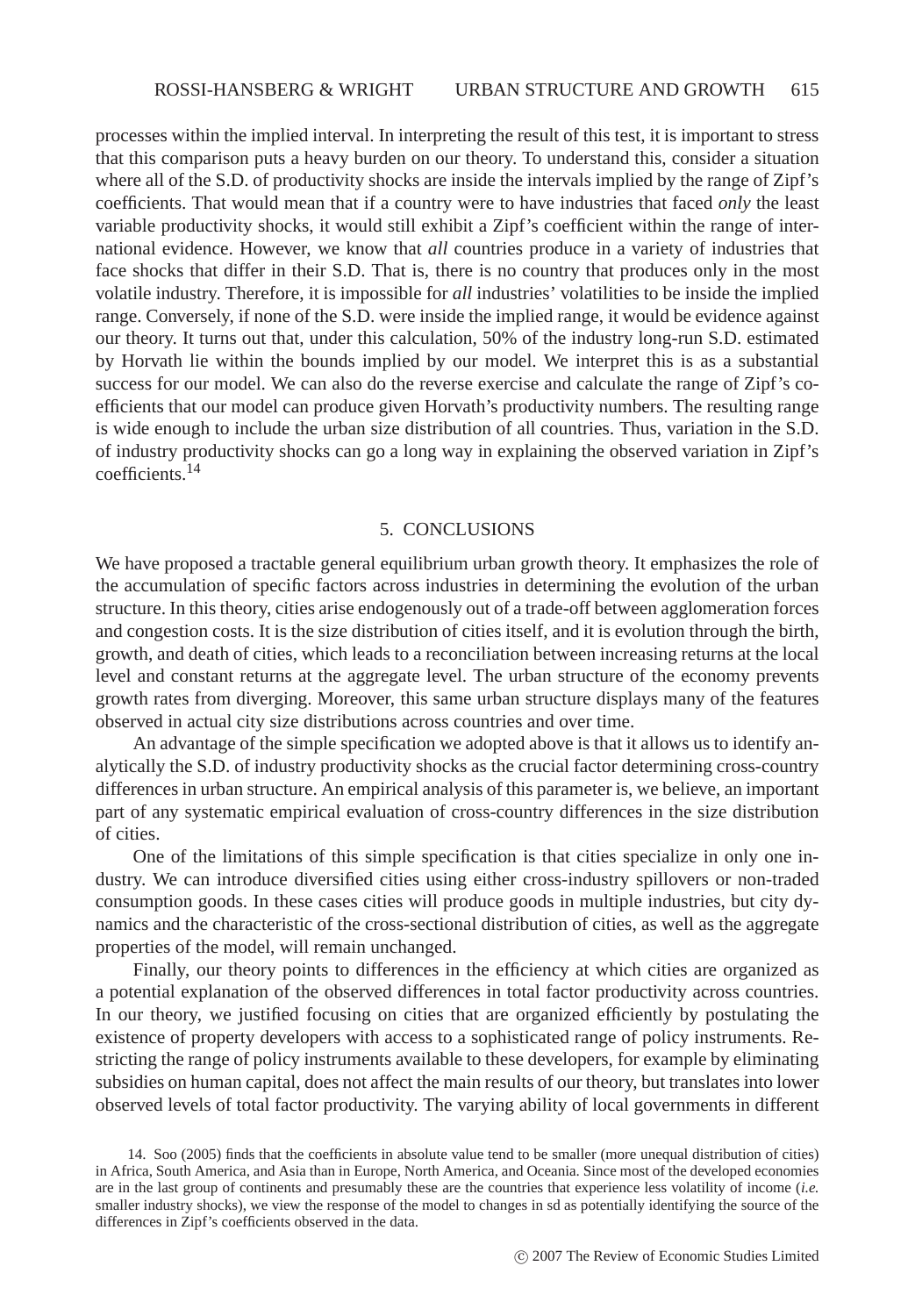countries to use these policies is, potentially, an important determinant of income levels. These policies are particularly important for cities, given that urban scale economies are unlikely to have been fully internalized. We hope that future research will examine the empirical relationship between local government policy, urban structure, and aggregate total factor productivity levels across countries.

## APPENDIX

#### A.1. *Solution of social planner's problem (SPP)*

Our first task is to solve the planning problem. This SPP is to choose state-contingent sequences  $\{C_{tj}, X_{tj}, N_{tj}, u_{tj}, K_{tj}, C_{tj}\}$  $H_{ij}$  } $_{t=0,j=1}^{\infty, J}$  to maximize (5) subject to, for all *t* and *j*, (7)–(9), and

$$
F_j A_{tj} H_{tj}^{\hat{\alpha}_j} K_{tj}^{\hat{\beta}_j} N_{tj}^{1-\hat{\alpha}_j-\hat{\beta}_j} u_{tj}^{\hat{\phi}_j} = C_{tj} + X_{tj}.
$$

To solve this problem, we can verify that the value function of the problem takes the form given by (13). This leads to

$$
C_{ij}^* = \frac{(1-\delta)}{\delta D_j^K (1-\omega_j) + (1-\delta)} \hat{Y}_{tj},
$$

which implies that

$$
X_{ij}^* = \frac{\delta D_j^K(1 - \omega_j)}{\delta D_j^K(1 - \omega_j) + (1 - \delta)} \hat{Y}_{tj} \equiv x_j \hat{Y}_{tj}.
$$

We can use this result to obtain expressions for  $u_{tj}$  and  $N_{tj}^*$ :

$$
u_j^* = \frac{\hat{\phi}_j (B_j^0 + B_j^1) [\delta D_j^K (1 - \omega_j) + (1 - \delta)]}{\delta D_j^H B_j^1 + \hat{\phi}_j B_j^1 [\delta D_j^K (1 - \omega_j) + (1 - \delta)]},
$$
  

$$
N_{ij}^* = \frac{(1 - \hat{\alpha}_j - \hat{\beta}_j) (\delta D_j^K (1 - \omega_j) + (1 - \delta))}{\sum_{j=1}^J [(1 - \hat{\alpha}_j - \hat{\beta}_j) (\delta D_j^K (1 - \omega_j) + (1 - \delta))]} N_t \equiv n_j N_t,
$$

where

$$
D_j^K = \frac{(1 - \delta)\hat{\beta}_j}{1 - \delta\omega_j - \delta(1 - \omega_j)\hat{\beta}_j}, \text{ and}
$$
  

$$
D_j^H = \hat{\alpha}_j + \frac{\delta\hat{\beta}_j(1 - \omega_j)\hat{\alpha}_j}{1 - \delta\omega_j - \delta(1 - \omega_j)\hat{\beta}_j}.
$$

We would like to find out what these results imply for the law of motion of physical and human capital. For this, notice that

$$
\ln H_{ij} = \ln H_{0j} + t \ln(B_j^0 + (1 - u_j^*) B_j^1),
$$
  

$$
\ln K_{ij} = \omega_j \ln K_{i-1j} + (1 - \omega_j) [\ln x_j + \ln \hat{Y}_{i-1j}].
$$

Of course,

$$
\ln \hat{Y}_{tj} = \ln(F_j) + \ln(A_{tj}) + \hat{\alpha}_j \ln(H_{tj}) + \hat{\beta}_j \ln(K_{tj}) + (1 - \hat{\alpha}_j - \hat{\beta}_j) \ln(N_{tj}^*) + \hat{\phi}_j \ln(u_j^*),
$$

so

$$
\ln K_{tj} = \omega_j \ln K_{t-1j} + (1 - \omega_j) [\ln x_j + \ln(F_j) + \ln(A_{t-1j}) + \hat{\alpha}_j \ln(H_{t-1j})
$$
  
+  $\hat{\beta}_j \ln(K_{t-1j}) + (1 - \hat{\alpha}_j - \hat{\beta}_j) \ln(N_{t-1j}^*) + \hat{\phi}_j \ln(u_j^*)].$ 

c 2007 The Review of Economic Studies Limited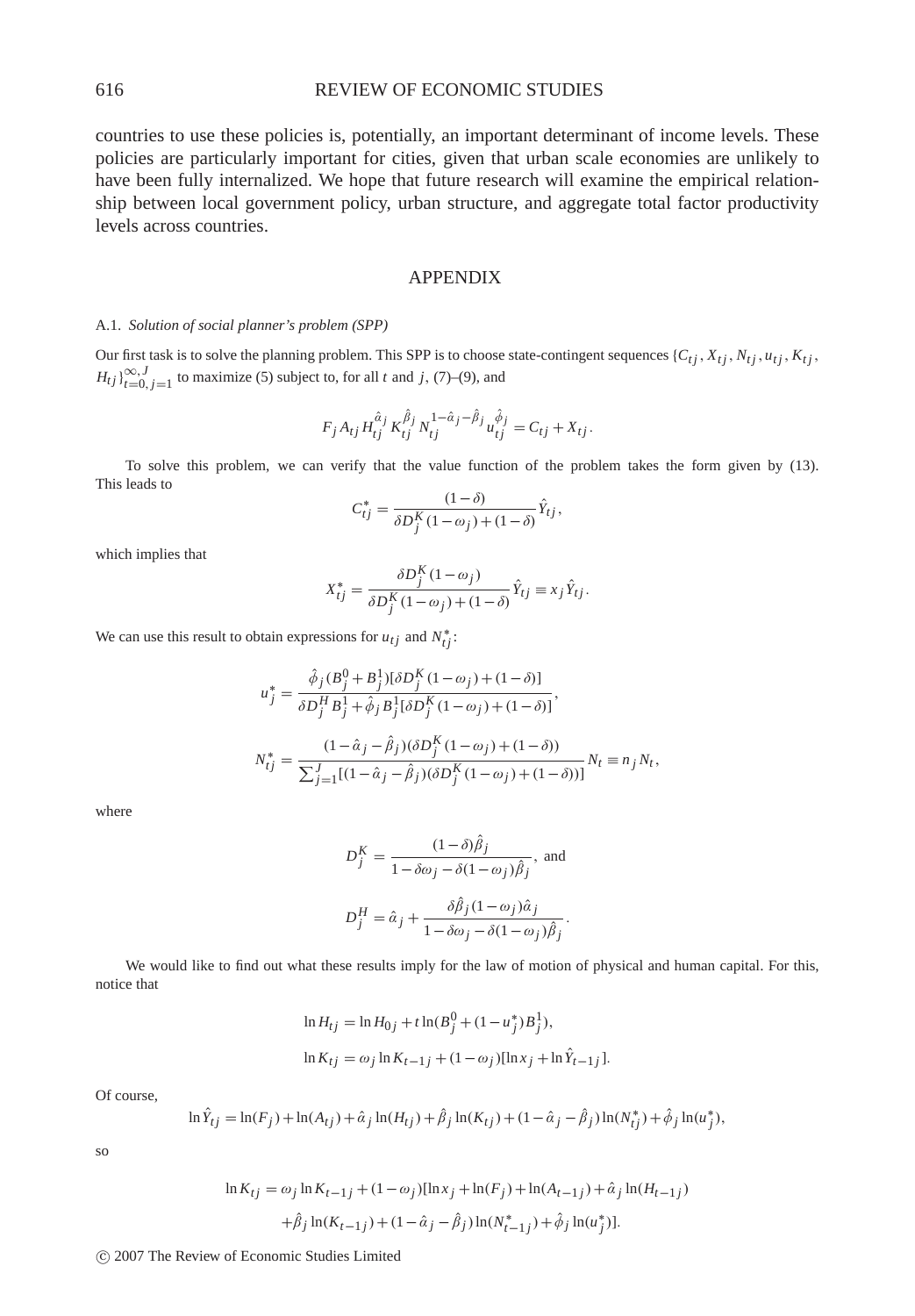Given that we are interested in characterizing the solution with shocks, we want to determine the invariant distribution of the model. For this, we want to characterize first  $\lim_{t\to\infty} \ln K_{t}$  –  $\ln K_{t-1}$ . Taking differences, recursively substituting, assuming that  $\hat{\beta}_i$  < 1 and that population growth is constant, so that  $N_t = (g_N)^t N_0$ , we obtain

$$
\lim_{t \to \infty} [\ln K_{tj} - \ln K_{t-1j}] = (1 - \omega_j) \lim_{t \to \infty} \left[ \ln(A_{t-1j}) - \sum_{T=1}^{t-1} \frac{(\omega_j + (1 - \omega_j)\hat{\beta}_j)^{t-1-T}}{(1 - (\omega_j + (1 - \omega_j)\hat{\beta}_j))^{-1}} \ln(A_{T-1j}) \right] + \frac{1}{1 - \hat{\beta}_j} [(1 - \hat{\alpha}_j - \hat{\beta}_j)g_N + \hat{\alpha}_j \ln(B_j^0 + (1 - u_j^*)B_j^1)].
$$

The size of the city is given by

$$
\frac{N_{tj}}{\mu_{tj}} = \left[\frac{2(\varepsilon_j + \gamma_j)}{b} \frac{Y_{tj}}{n_j N_t}\right]^2,
$$

so

$$
\ln\left(\frac{N_{tj}}{\mu_{tj}}\right) = 2\left[\ln\left(\frac{2(\varepsilon_j + \gamma_j)}{bn_j}\right) + \ln(Y_{tj}) - \ln(N_t)\right]
$$

$$
= 2\left[\ln\left(\frac{n_j F_j 2(\varepsilon_j + \gamma_j)}{bn_j^{\hat{\alpha}_j + \hat{\beta}_j}(1 - 2(\varepsilon_j + \gamma_j))}\right) + \ln(A_{tj}) + \hat{\alpha}_j \ln(H_{tj})
$$

$$
+ \hat{\beta}_j \ln(K_{tj}) - (\hat{\alpha}_j + \hat{\beta}_j) \ln(N_t) + \hat{\phi}_j \ln(u_j^*)\right].
$$

Hence,

$$
\ln\left(\frac{N_{t+1j}}{\mu_{t+1j}}\right) - \ln\left(\frac{N_{tj}}{\mu_{tj}}\right) = 2[\ln(A_{t+1j}) - \ln(A_{tj})] - 2(\hat{\alpha}_j + \hat{\beta}_j)[\ln(N_{t+1}) - \ln(N_t)]
$$
  
+2\hat{\alpha}\_j \ln(B\_j^0 + (1 - u\_j^\*)B\_j^1) + 2\hat{\beta}\_j[\ln(K\_{t+1j}) - \ln(K\_{tj})],

where the expression for  $ln(K_{t+1 j}) - ln(K_{t j})$  is given above. Taking limits,

$$
\lim_{t \to \infty} \left[ \ln \left( \frac{N_{t+1j}}{\mu_{t+1j}} \right) - \ln \left( \frac{N_{tj}}{\mu_{tj}} \right) \right] = 2 \lim_{t \to \infty} [[\ln(A_{t+1j}) - \ln(A_{tj})] - (\hat{\alpha}_j + \hat{\beta}_j) [\ln(N_{t+1}) - \ln(N_t)]]
$$

$$
+ 2\hat{\alpha}_j \ln(B_j^0 + (1 - u_j^*) B_j^1) + 2\hat{\beta}_j \lim_{t \to \infty} [\ln(K_{t+1j}) - \ln(K_{tj})].
$$

Imposing constant population growth,

$$
\lim_{t \to \infty} \left[ \ln \left( \frac{N_{t+1j}}{\mu_{t+1j}} \right) - \ln \left( \frac{N_{tj}}{\mu_{tj}} \right) \right] = 2 \lim_{t \to \infty} [\ln(A_{t+1j}) - \ln(A_{tj})]
$$
  
+2(1 -  $\omega_j$ ) $\hat{\beta}_j$ <sub>t</sub>  $\lim_{t \to \infty} \left[ \ln(A_{tj}) - \sum_{T=1}^t \frac{(\omega_j + (1 - \omega_j)\hat{\beta}_j)^{t-T}}{(1 - (\omega_j + (1 - \omega_j)\hat{\beta}_j))^{-1}} \ln(A_{T-1j}) \right]$   
- $\frac{2\hat{\alpha}_j}{1 - \hat{\beta}_j} g_N + \frac{2\hat{\alpha}_j}{1 - \hat{\beta}_j} [\ln(B_j^0 + (1 - u_j^*)B_j^1)].$ 

#### A.2. *Proofs of propositions*

*Proof of Proposition* 1*.* We start with the proof that there exists a unique Pareto-efficient allocation. As the number of cities of each type  $\mu_{ti}$  enters only into the resource constraint, the optimal choice of the number of cities is static and maximizes

$$
A_{tj} K_{tj}^{\beta_j} H_{tj}^{\alpha_j + \gamma_j} N_{tj}^{1 - \alpha_j - \beta_j + \varepsilon_j} u_{tj}^{1 - \alpha_j - \beta_j} \mu_{tj}^{-\varepsilon_j - \gamma_j} - b N_{tj}^{3/2} \mu_{tj}^{-1/2}.
$$
 (15)

c 2007 The Review of Economic Studies Limited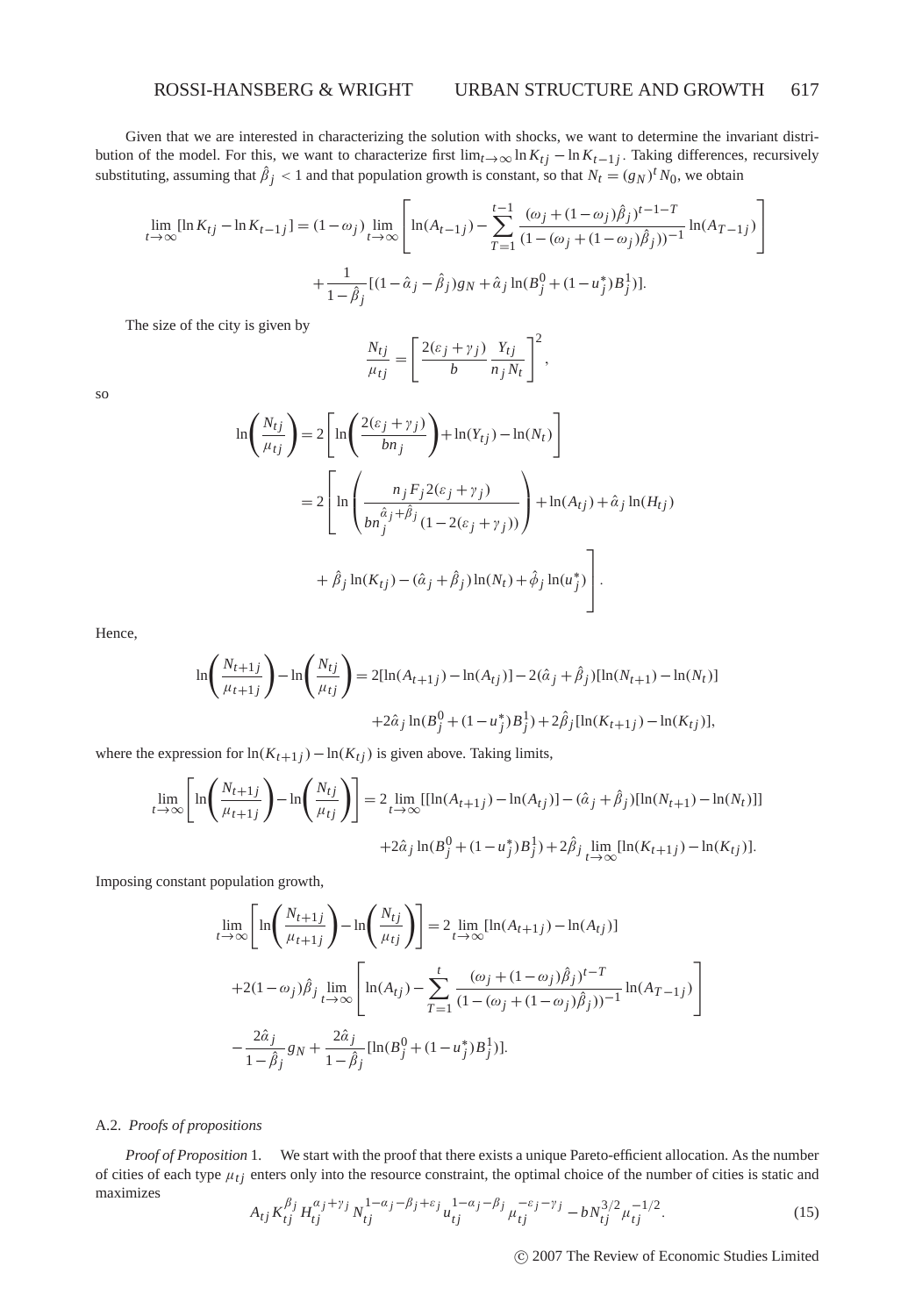We will study the properties of this expression for given strictly positive values of  $K_{t,i}$ ,  $H_{t,i}$ ,  $u_{t,i}$ , and  $N_{t,i}$ . Let

$$
A(K_{tj}, H_{tj}, u_{tj}, N_{tj}) \equiv A_{tj} K_{tj}^{\beta_j} H_{tj}^{\alpha_j + \gamma_j} N_{tj}^{1 - \alpha_j - \beta_j + \varepsilon_j} u_{tj}^{1 - \alpha_j - \beta_j}.
$$

Then it is easy to see that

$$
\frac{A(K_{tj}, H_{tj}, u_{tj}, N_{tj})}{bN_{tj}^{\frac{3}{2}}}\mu_{tj}^{\frac{1}{2}-\gamma_j},
$$

under our assumption that  $\varepsilon_j + \gamma_j < 1/2$ , is strictly increasing in  $\mu_{tj}$ , equals 0 when  $\mu_{tj} = 0$ , and is unbounded as  $\mu_{tj}$ tends to positive infinity. Hence, there exists a  $\mu^*$  such that for all  $\mu \leq \mu^*$ , the expression in (15) is negative, while for all other  $\mu$  it is strictly positive. Moreover, in the limit as  $\mu$  goes to infinity, the expression in (15) goes to 0. Hence, as the expression is continuous in  $\mu$ , it possesses a maximum on  $\mu^*, +\infty$ ), which from the first-order necessary condition satisfies (11). Rearranging the first-order condition we also find that the optimal number of cities is given as a function of output and employment in the industry, so (10) holds.

If we substitute these expressions into the above optimization problem, we get the augmented social planning problem described above. This problem is convex, and as the objective function is strictly concave, it possesses a unique solution. As a result of the functional form assumptions, the solution has strictly positive levels for physical and human capital, employment, and hours worked at every date and in every state of the world. Hence the solution of the adjusted programming problem also satisfies the constraints of the social planning problem, and hence it is also the unique solution to the social planning problem.

To show the equivalence of the competitive equilibrium and social optimum, we begin with the solution of the SPP. We know that this solution is the unique allocation satisfying the first-order condition of the SPP to choose state-contingent sequences  $\{C_{tj}, X_{tj}, N_{tj}, \mu_{tj}, \mu_{tj}, K_{tj}, H_{tj}\}_{t=0, j=1}^{\infty, J}$  to maximize (5) subject to, for all t and j, (7) and (8). If we let the multipliers on the constraints be denoted respectively by  $\lambda_{tj$ conditions are

$$
(1 - \delta)\delta^{t} N_{t} \frac{1}{C_{tj}} = \lambda_{tj}^{SP}
$$
\n
$$
\gamma_{Ktj}^{SP} (1 - \omega_{j}) K_{tj}^{\omega_{j}} X_{tj}^{-\omega_{j}} = \lambda_{tj}^{SP}
$$
\n
$$
\lambda_{tj}^{SP} (1 - \alpha_{j} - \beta_{j}) \frac{Y_{tj}}{u_{tj}} = \gamma_{Htj}^{SP} B_{j}^{1} H_{tj}
$$
\n
$$
\lambda_{tj}^{SP} \left[ (1 - \alpha_{j} - \beta_{j} + \varepsilon_{j}) \frac{Y_{tj}}{N_{tj}} - \frac{3b}{2} \left( \frac{N_{tj}}{\mu_{tj}} \right)^{1/2} \right] = \gamma_{Nt}^{SP}
$$
\n
$$
\lambda_{tj}^{SP} \left[ \frac{b}{2} \left( \frac{N_{tj}}{\mu_{tj}} \right)^{3/2} - (\varepsilon_{j} + \gamma_{j}) \frac{Y_{tj}}{\mu_{tj}} \right] = 0
$$
\n
$$
E_{t} \left\{ \lambda_{t+1j}^{SP} \beta_{j} \frac{Y_{t+1j}}{K_{t+1j}} + \gamma_{Kt+1j}^{SP} \omega_{j} K_{t+1}^{\omega_{j}-1} X_{t+1j}^{1-\omega_{j}} \right\} = \gamma_{Ktj}^{SP}
$$
\n
$$
\left\{ \lambda_{t+1j}^{SP} (\alpha_{j} + \gamma_{j}) \frac{Y_{t+1j}}{H_{t+1j}} + \gamma_{Ht+1j}^{SP} [B_{j}^{O} + (1 - u_{t+1j}) B_{j}^{1}] \right\} = \gamma_{Htj}^{SP}.
$$

To show that this allocation is equivalent to the one attained in the competitive equilibrium we need to compare this set of conditions with the corresponding set of conditions for the competitive equilibrium. This is what we turn to next.

1. Households optimize: The household's problem is to maximize (5) subject to sequences of flow budget constraints (4), the laws of motion for human and physical capital (8) and (9), and the constraint on labour allocation (7).<br>Letting  $\lambda_t^{\text{HH}}$  be the multipliers on the budget constraints,  $\gamma_{Ktj}^{\text{HH}}$  and  $\gamma_{HHj}^{\text{HH}}$  be thos accumulation, and  $\gamma_{Nt}^{\text{HH}}$  be that on labour supply, the first-order conditions of the household are

*Et*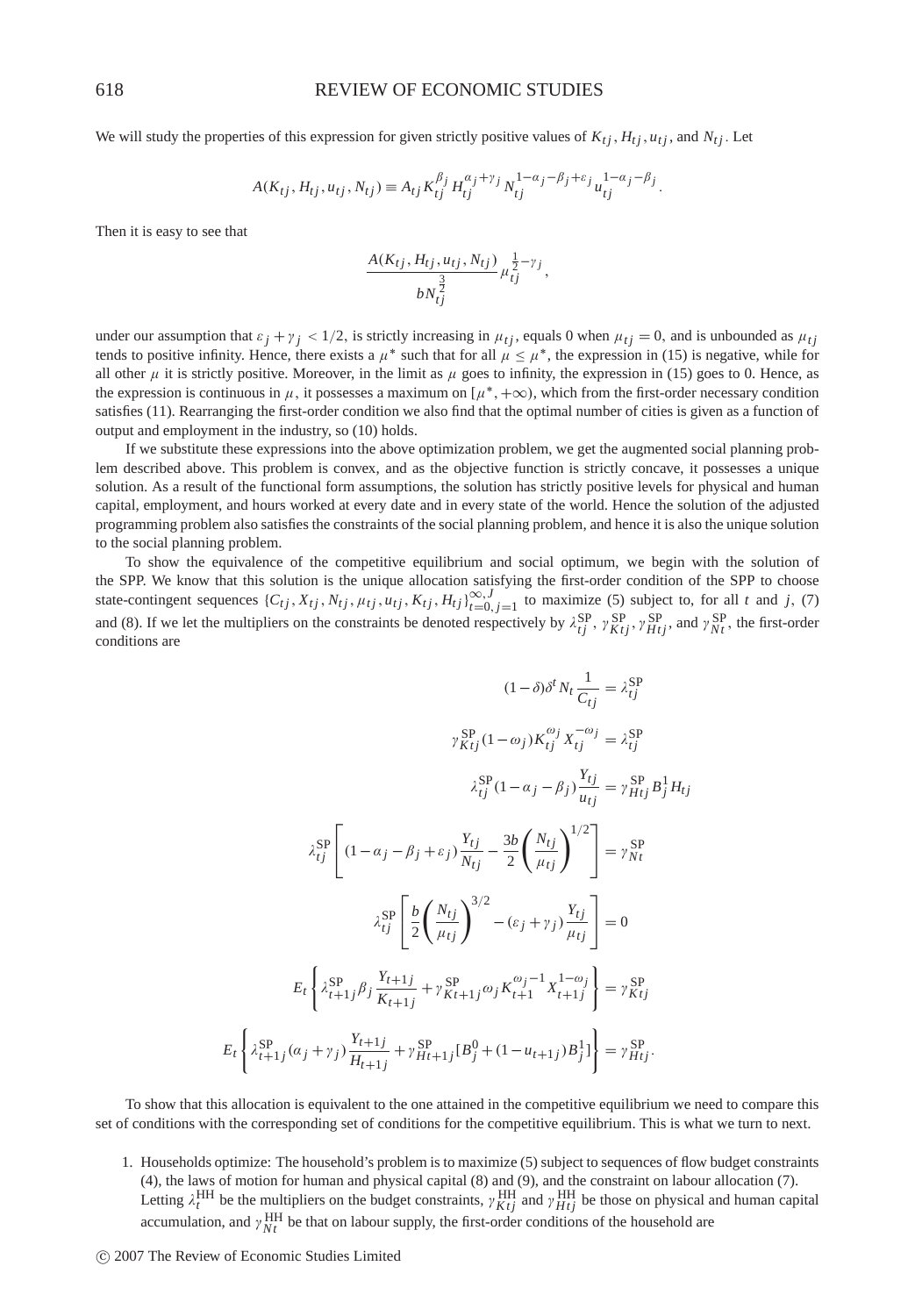$$
(1 - \delta)\delta^{t} N_{t} \frac{1}{C_{tj}} = \lambda_{t}^{\text{HH}} p_{tj}
$$

$$
\gamma_{Kij}^{\text{HH}} (1 - \omega_{j}) K_{tj}^{\omega_{j}} X_{tj}^{-\omega_{j}} = \lambda_{t}^{\text{HH}} p_{tj}
$$

$$
\lambda_{t}^{\text{HH}} w_{tj} N_{tj} = \gamma_{Hi}^{\text{HH}} B_{j}^{1} H_{tj}
$$

$$
\lambda_{t}^{\text{HH}} \{p_{tj} [T_{tj} - \text{ACC}_{tj} - \text{AR}_{tj}] + w_{tj} u_{tj} \} = \gamma_{Nt}^{\text{HH}}
$$

$$
E_{t} \left\{ \lambda_{t+1}^{\text{HH}} r_{t+1j} + \gamma_{Kt+1j}^{\text{HH}} \omega_{j} K_{t+1j}^{\omega_{j-1}} X_{t+1j}^{1-\omega_{j}} \right\} = \gamma_{Ktj}^{\text{HH}}
$$

$$
E_{t} \left\{ \lambda_{t+1}^{\text{HH}} s_{t+1j} + \gamma_{Ht+1j}^{\text{HH}} [B_{j}^{0} + (1 - u_{t+1j}) B_{j}^{1}] \right\} = \gamma_{Hij}^{\text{HH}}.
$$

- 2. Firms optimize: So equations (1)–(3) hold.
- 3. Developer choices and free entry: The relevant first-order conditions from the developer's problem after some rearranging can be expressed as

$$
\tau_{tj}^k \frac{r_{tj}}{p_{tj}} = 0,
$$
  
\n
$$
\tau_{tj}^h \frac{s_{tj}}{p_{tj}} = \gamma_j \frac{Y_{tj}}{H_{tj}}
$$
  
\n
$$
T_{tj} = \varepsilon_j \frac{Y_{tj}}{N_{tj}}
$$

,

.

Notice that, as expected, the subsidy on capital is 0 since there is no externality on capital. The zero profit condition is then given by

$$
T_{tj} = \frac{b}{2} \left( \frac{N_{tj}}{\mu_{tj}} \right)^{1/2} - \gamma_j \frac{Y_{tj}}{N_{tj}}.
$$

Substituting the last first-order condition, we obtain

$$
\frac{b}{2} \left( \frac{N_{tj}}{\mu_{tj}} \right)^{1/2} = (\varepsilon_j + \gamma_j) \frac{Y_{tj}}{N_{tj}},
$$

which is exactly the first-order condition of the SPP with respect to  $\mu_{t}$ . Using the second first-order condition and the fact that firms choose human capital optimally, we know that  $\tau_{ij}^{\hat{h}} = \gamma_j/(\alpha_j + \gamma_j)$ .

4. Markets clear: So (7) and

$$
C_{tj} + X_{tj} + bN_{tj}^{3/2} \mu_{tj}^{-1/2} = Y_{tj},
$$

are satisfied.

In order to establish the equivalence, it is sufficient to establish that the first-order conditions of each set of problems are multiples of each other (*i.e.* it is sufficient to establish the existence of the appropriate set of Lagrãnge multipliers in each case). The equivalences follow easily. Comparing the social planner's first-order condition in  $C_{tj}$  with that of the household, we must have  $\lambda_{ij}^{\text{SP}} = \lambda_i^{\text{HH}} P_{tj}$ . Looking at first-order conditions in investment, we get  $\lambda_{ij}^{\text{SP}}/\gamma_{Ktj}^{\text{SP}} = \lambda_i^{\text{HH}} P_{tj}/\gamma_{Ktj}^{\text{HH}}$ , which, using the first equivalence, implies  $\gamma_{$ get from the household's equation  $B_j^1 H_{tj} = (\lambda_t^{\text{HH}}/\gamma_{Hij}^{\text{HH}})w_{tj}N_{tj}$ . Substituting for  $w_{tj}$  and rearranging, this implies  $\gamma_{Hij}^{\text{SP}} = \gamma_{Hij}^{\text{HH}}$ .

Using these results along with the first-order condition of the firm, we can easily establish the equivalence of the first-order condition with respect to capital. In order to establish the equivalence of the human capital Euler equation of the planner's and household's problem, substitute in the latter the first-order condition of the developer's problem. All that remains is to establish the city part of the problem. From the SPP, we have the first-order conditions in  $N_{ti}$  and  $\mu_{ti}$ . From the competitive problem, we have the household's first-order condition in  $N_{t}$  combined with the developer's free entry and optimality conditions. From the household's first-order condition, imposing free entry of developers, we get

$$
\frac{w_{tj}}{p_{tj}}u_{tj} - \text{ACC}_{tj} - \gamma_j \frac{Y_{tj}}{N_{tj}} = \frac{\gamma_{Nt}^{\text{HH}}}{p_{tj} \lambda_t^{\text{HH}}}.
$$

Substituting for real wages and the result of the property developer's problem, we obtain

$$
(1 - \alpha_j - \beta_j - \varepsilon_j) \frac{Y_{tj}}{N_{tj}} - \frac{3b}{2} \left( \frac{N_{tj}}{\mu_{tj}} \right)^{1/2} = \frac{\gamma_{Nt}^{\text{HH}}}{p_{tj} \lambda_t^{\text{HH}}}.
$$

c 2007 The Review of Economic Studies Limited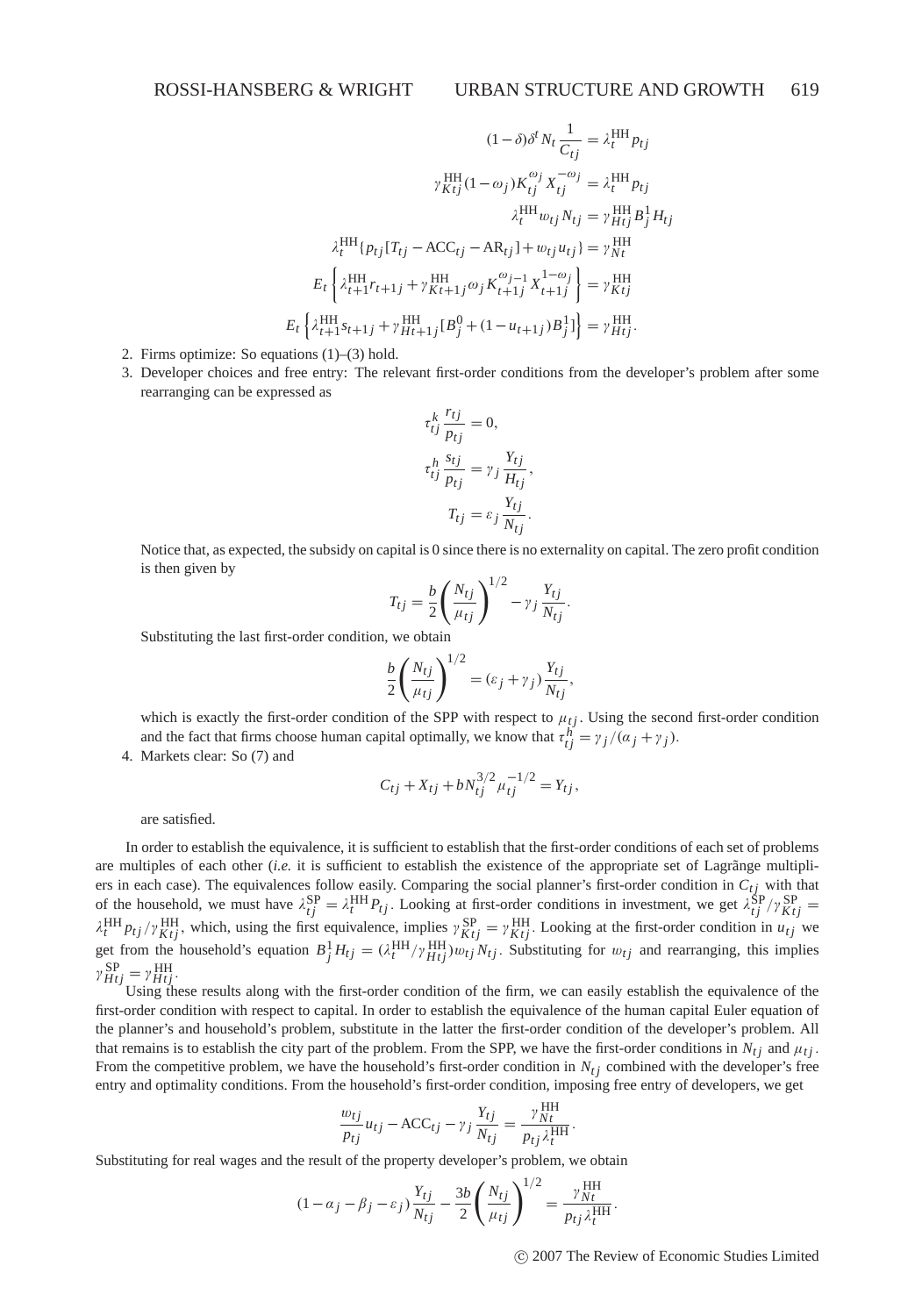This latter equation is the same as the first-order condition for  $N_{tj}$  from the SPP under the equivalence  $\gamma_{Nt}^{\text{HH}}/(p_{tj} \lambda_t^{\text{HH}})$  =  $\gamma_{Nt}^{\text{SP}}/\lambda_{tj}^{\text{SP}}$ . ||

*Proof of Proposition* 3*.* To show that the growth process of city sizes satisfies Gibrat's law, note that in the first case, we have that

$$
\ln\left(\frac{N_{t+1j}}{\mu_{t+1j}}\right) - \ln\left(\frac{N_{tj}}{\mu_{tj}}\right) = 2[\ln(A_{t+1j}) - \ln(A_{tj})] - 2\hat{\alpha}_j[\ln(N_{t+1}) - \ln(N_t)] + 2\hat{\alpha}_j\ln(B_j^0 + (1 - u_j^*)B_j^1),
$$

which varies with *j* but is independent of city size, as  $E[\ln(A_{t+1} j) | ln(A_t) ]$  is independent of  $ln(A_t j)$ .

In the second case, we have

$$
\ln\left(\frac{N_{t+1j}}{\mu_{t+1j}}\right) - \ln\left(\frac{N_{tj}}{\mu_{tj}}\right) = 2[\ln(A_{t+1j}) - \ln(A_{tj})] + 2[\ln(K_{t+1j}) - \ln(K_{tj})],
$$

but under these conditions  $K_{t+1j} = X_{tj} = x_j Y_{tj} = x_j F_j A_{tj} K_{tj} u_{tj}^{\phi_j}$ , which implies, as  $N_{tj}$  is constant, that

$$
\ln\left(\frac{N_{t+1j}}{\mu_{t+1j}}\right) - \ln\left(\frac{N_{tj}}{\mu_{tj}}\right) = 2\ln(A_{t+1j}) + 2\ln(x_j F_j u_{tj}^{\hat{\phi}_j}).
$$

This process is independent of city size. Hence, if the conditions in either case one or two are satisfied, city growth satisfies Gibrat's law.

To show the converse, note that if the growth process satisfies Gibrat's law, it must be of form  $\ln(N_{t+1} / \mu_{t+1})$  –  $\ln(N_t / \mu_t) = C_G + \ln \varepsilon_t$ , where  $\varepsilon_t$  is i.i.d. Given the growth process of city sizes derived in the text, this implies that we must be in one of the two cases described in the proposition.

To show that if the growth process satisfies Gibrat's law the size distribution of cities satisfies Zipf's law, start with the process ln( $N_{t+1}$  *j* / $\mu_{t+1}$  *j*) −ln( $N_{t}$ *j* / $\mu_{t}$ *j*) =  $\xi$ *j*. This summarizes the growth processes derived for both cases above when  $\xi_i$  is i.i.d. In order to prove convergence to a unique invariant distribution, we impose a lower bound,  $f_i$ , on the normalized process of city growth, *sj* (as in Gabaix, 1999*a*, among others). We study the invariant distribution that results as the lower bound tends to 0. Specifically, let

$$
s_{t+1,j} = \max\left\{\frac{N_{t+1,j}}{\mu_{t+1,j}}/\bar{s}_{tj}, f_j\right\},\,
$$

where

$$
\bar{s}_{tj} = \frac{1}{G_j} \sum_{i=1}^{G_j} \frac{N_{tj}}{\mu_{tj}},
$$

and *G j* is the number of industries with the same *ex ante* technology as industry *j*. Since this argument holds for all industries in this group we suppress *j* in the notation whenever it is clear by the context. Then  $s_{t+1} = s_t \xi$ , and letting  $\hat{s}$  = ln*s*, this implies  $\hat{s}_{t+1} = \hat{s}_t + \ln \xi$ . Hence if  $q(s)$  is the stationary probability of a representative city in the industry having size *s*, the stationary probability of a representative city having log-size  $\hat{s}$  is given by  $\hat{q}(\hat{s}) = e^{\hat{s}} q(e^{\hat{s}})$ .

The master equation for this probability distribution, above the lower bound, is of the form

$$
\hat{q}(\hat{s}, t+1) - \hat{q}(\hat{s}, t) = \int_{\xi} q^{\xi}(\xi) \hat{q}(\hat{s} - \ln \xi, t) d\xi - \hat{q}(\hat{s}, t),
$$

where  $q^{\xi}(\xi)$  denotes the probability of the growth rate taking the value  $\xi$ , and  $\hat{q}(\hat{s}, t)$  denotes the distribution of  $\hat{s}$  at time *t*. Standard results (see, for example, Levy and Solomon, 1996; Malcai *et al.*, 1999) then imply that the only asymptotic stationary solution of the master equation is of the form  $\hat{q}(\hat{s}) = Me^{-\eta \hat{s}}$ , for some *M* and  $\eta$  to be determined. This implies that  $q(s) = Ms^{-1-\eta}$ . Using the normalization

$$
\int\limits_f^{G} s q(s) ds = 1,
$$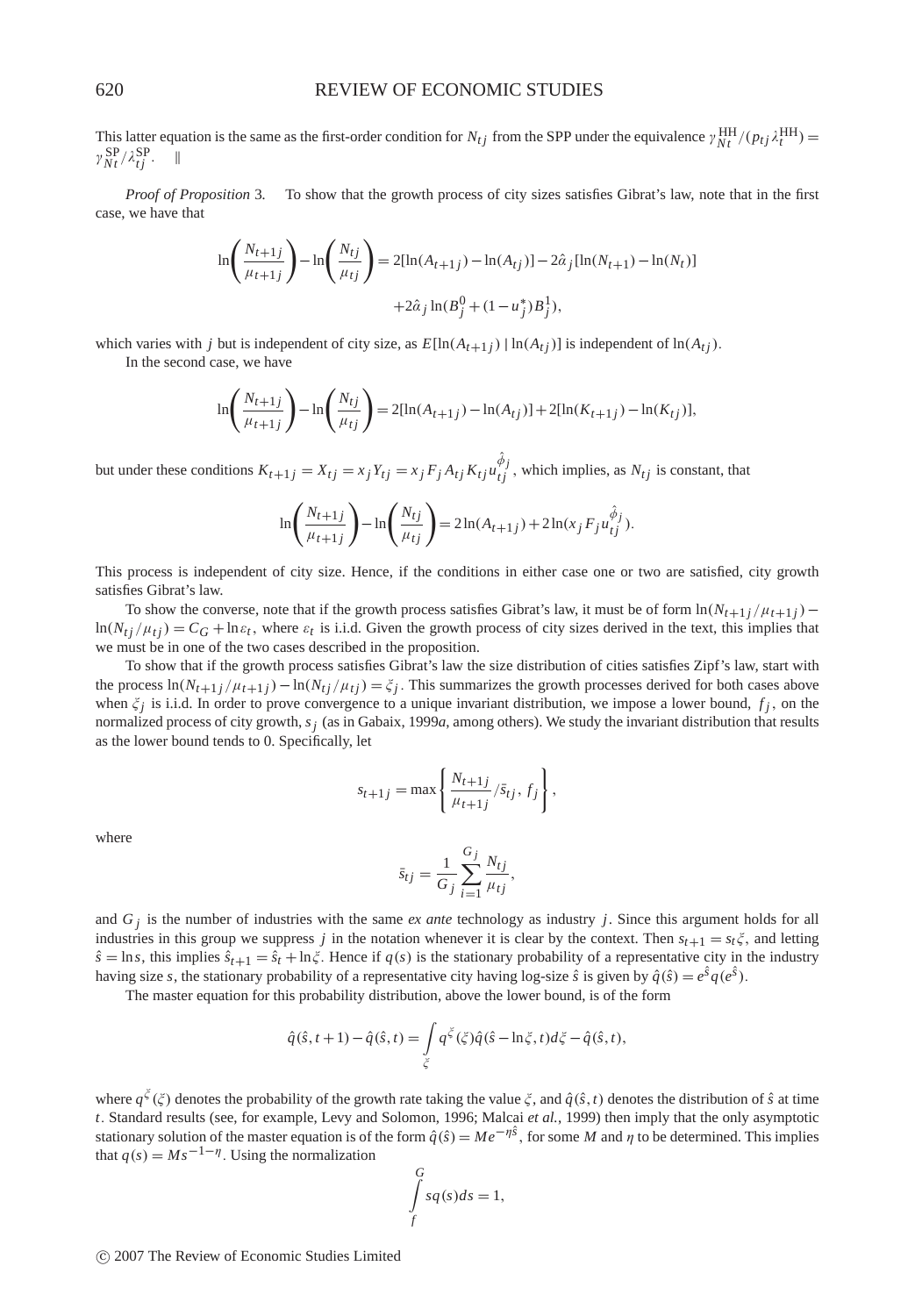and the fact that  $q(s)$  is a probability distribution,

$$
\int\limits_f^G q(s)ds = 1,
$$

we can derive an implicit equation that determines  $\eta$  given by

$$
G = \frac{\eta - 1}{\eta} \left[ \frac{\left(\frac{f}{G}\right)^{\eta} - 1}{\left(\frac{f}{G}\right)^{\eta} - \left(\frac{f}{G}\right)} \right].
$$

For finite *G* and sufficiently small values of *f*, the above expression is well approximated by

$$
G \simeq \frac{1-\eta}{\eta} \left(\frac{f}{G}\right)^{-\eta}.
$$

Taking natural logarithms and rearranging we obtain

$$
\eta \simeq \frac{\ln G - \ln\left(\frac{1-\eta}{\eta}\right)}{\ln\left(\frac{G}{f}\right)},
$$

and so as the barrier *f* goes to 0,  $\eta$  converges to 0. To understand the last step suppose, on the contrary, that  $\left| \lim_{f \to 0} \eta \right| =$  $\bar{\eta} < \infty$  where  $\bar{\eta} \neq 1$ . Then  $\lim_{f \to 0} \ln \left( \frac{1 - \eta}{\eta} \right) = \ln \left( \frac{1 - \bar{\eta}}{\bar{\eta}} \right) < \infty$  and so by the previous equation  $\lim_{f \to 0} \eta = 0$ : a contradiction. Hence, either  $\bar{\eta} = 0$  or 1, but for  $\bar{\eta} = 1$ ,  $G \simeq \frac{1-\eta}{\eta} \left(\frac{f}{G}\right)^{-\eta}$  implies  $G = 0$ : a contradiction. Hence,  $\bar{\eta} = 0$ . Thus, we obtain that  $q(s) = M/s$ .

So far we have only considered the size distribution of *representative cities* within a group. To get the size distribution of *cities* within a group, we need to consider that each industry may have many cities. In particular, given  $\bar{s}_i$  and  $N_i$  for a group, an industry with representative city size normalized to  $s_j$  has  $N_j\bar{s}_j/s_j$  cities. The term  $N_j\bar{s}_j$  is constant across industries within a group, and hence the size distribution of cities, not representative cities, is given by  $q^{City}(\varsigma) = \hat{M}/\varsigma^2$ , for some  $\tilde{M}$  finite. The cumulative distribution function is then given by

$$
Q^{\text{City}}(\varsigma > \bar{\varsigma}) = \int\limits_{0}^{\bar{\varsigma}} \hat{M} \frac{1}{\varsigma^2} d\varsigma = \frac{\hat{M}}{\bar{\varsigma}},
$$

which is a statement of Zipf's law for that group.

To obtain the size distribution of cities for the economy as a whole, notice first that the argument above implies<br>that the cumulative distribution of cities in that group is given by  $Q_i^{City}(\varsigma > \overline{\varsigma}) = \hat{M}_i/\overline{\varsigma}$ , whe groups (assume the total number of groups is given by  $\bar{G}$ ). Using this, and if  $\lambda_i$  is the proportion of cities in group *i*, the cumulative distribution function for the economy is

$$
Q^{\text{City}}(\varsigma > \bar{\varsigma}) = \sum_{i=1}^{\bar{G}} \lambda_i \frac{\hat{M}_i}{\bar{\varsigma}} = \left[ \sum_{i=1}^{\bar{G}} \lambda_i \hat{M}_i \right] \frac{1}{\bar{\varsigma}},
$$

which is a statement of Zipf's law for the economy.  $\parallel$ 

*Proof of Proposition* 4*.* We have that city growth rates are given by

$$
\ln\left(\frac{N_{t+1j}}{\mu_{t+1j}}\right) - \ln\left(\frac{N_{tj}}{\mu_{tj}}\right) = 2[\ln(A_{t+1j}) - \ln(A_{tj})] - 2(\hat{\alpha}_j + \hat{\beta}_j)[\ln(N_{t+1}) - \ln(N_t)]
$$
  
+2\hat{\alpha}\_j \ln(B\_j^0 + (1 - u\_j^\*)B\_j^1) + 2\hat{\beta}\_j[\ln(K\_{t+1j}) - \ln(K\_{tj})].

The only places that productivity shocks enter this equation is through their contemporaneous effects on output and through the accumulation of past capital. If we examine the equation for capital accumulation, recursively substituting,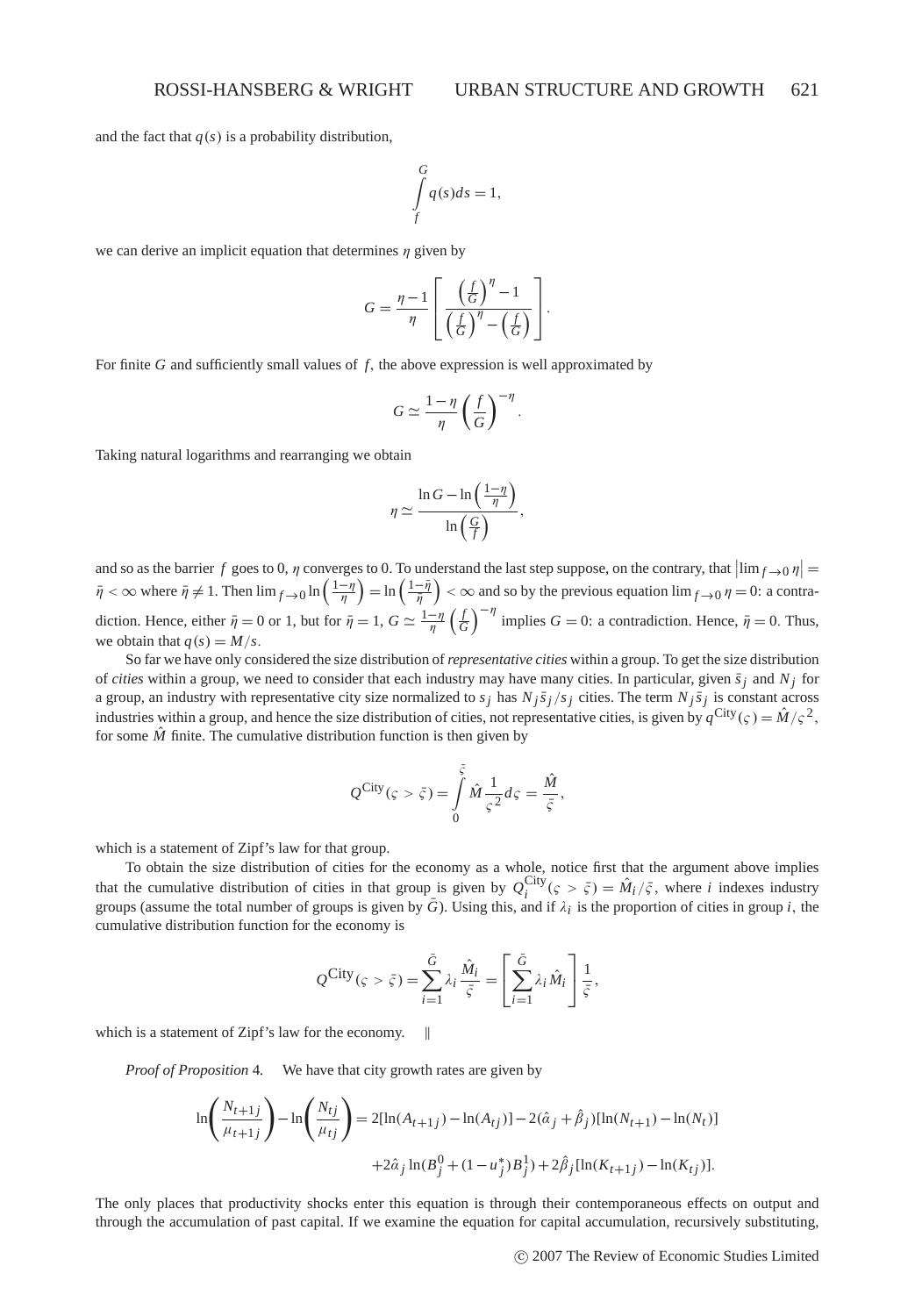## 622 REVIEW OF ECONOMIC STUDIES

we find, ignoring all other terms, that the effect of productivity shocks is given by

$$
2\left[\ln(A_{t+1j})+(\hat{\beta}_{j}(1-\omega_{j})-1)\ln(A_{tj})-\hat{\beta}_{j}\sum_{T=1}^{t}\frac{(\omega_{j}+(1-\omega_{j})\hat{\beta}_{j})^{t-T}}{(1-(\omega_{j}+(1-\omega_{j})\hat{\beta}_{j}))^{-1}}(1-\omega_{j})\ln(A_{T-1j})\right]
$$
  
=2
$$
\left[\ln(A_{t+1j})+(\hat{\beta}_{j}(1-\omega_{j})-1)\ln(A_{tj})-\hat{\beta}_{j}(1-(\omega_{j}+(1-\omega_{j})\hat{\beta}_{j}))(1-\omega_{j})\right]
$$

$$
\times\sum_{T=1}^{t}(\omega_{j}+(1-\omega_{j})\hat{\beta}_{j})^{t-T}\ln(A_{T-1j})\right].
$$

Now if we examine only the weights on the lagged productivity shocks, we find that

$$
\hat{\beta}_j(1-(\omega_j+(1-\omega_j)\hat{\beta}_j))(1-\omega_j)\sum_{T=1}^l(\omega_j+(1-\omega_j)\hat{\beta}_j)^{t-T}=\hat{\beta}_j(1-(\omega_j+(1-\omega_j)\hat{\beta}_j)^{t-1})(1-\omega_j).
$$

If we take limits into the infinite past, so as to remove the effect of initial conditions, this expression reduces to  $\hat{\beta}_i(1-\omega_i)$ , so that the weights on past productivity shocks sum to  $-1$ .

From this we can conclude that if the city type is of average size, defined as having experienced a sequence of past shocks whose weighted average is  $E(\ln A)$ , then the expected growth rate of the city is 0. By contrast, if the past shocks have a weighted average greater than (less than)  $E(\ln A)$ , then the expected growth rates are negative (positive).

We next turn to the proof of existence of an invariant distribution. The first step is to bound the space of city sizes. For this, first note that city sizes depend on output per capita, and given  $A_{ij}$ ,  $Y_{tj}/N_{tj}$  is bounded only if human capital and labour do not grow permanently. So normalize city size by the amount of human capital in the industry and population, or alternatively, let  $g_{H_i} + g_N = 0$ . Then, in steady state the growth rate of output per capita in all industries is 0. Denote by *y*SS *<sup>j</sup>* (*A*) steady-state output per capita in industry *j* given a sequence of productivity shocks all equal to *A*. Then city sizes are such that there exists a  $t^*(\varepsilon)$  such that for  $t > t^*(\varepsilon)$ ,

$$
\ln\left(\frac{N_{tj}}{\mu_{tj}}\right) \in [c_{\tilde{N}} + \ln y_j^{\text{SS}}(\underline{A}_j) - \varepsilon, c_{\tilde{N}} + \ln y_j^{\text{SS}}(\overline{A}_j) + \varepsilon] \equiv LN,
$$

where  $c_{\tilde{M}}$  is some constant that depends on the parameters of the model. For what follows, without loss of generality assume that  $t > t^*(\varepsilon)$ . To simplify notation let  $N_{tj}/\mu_{tj} = \tilde{N}_{tj}$ . Since the argument can be made industry by industry we also drop the industry subindex.

Define the function  $g(.)$  using the evolution of  $\tilde{N}$  as

$$
g(N, At, At+1) \equiv \ln N + 2[\ln(At+1) - \ln(At)]
$$
  
+2(1 -  $\omega$ ) $\hat{\beta}$ 
$$
\left[ \ln(At) - \sum_{s=1}^{\infty} \frac{(\omega + (1 - \omega)\hat{\beta})^{s-1}}{(1 - (\omega + (1 - \omega)\hat{\beta}))^{-1}} \ln(At-s) \right].
$$
 (16)

This lies in the compact set *LN* defined above. Let  $\phi$  be the probability measure over *A*. Then, the probability of a transition from a point  $\tilde{N}$  to a set *S* is given by

$$
Q(\tilde{N}, S) = \phi(A : g(\tilde{N}, A^t, A) \in S),
$$

where  $A^t$  denotes the sequence of productivity levels up to *t*. For any function  $f: LN \to \mathbb{R}$  define the operator *T* by

$$
(Tf)(\tilde{N}) = \int_{LN} f(\tilde{N}')Q(\tilde{N}, d\tilde{N}') = \int_{\underline{A}}^{A} f(g(\tilde{N}, A^{t+1}))d\phi^{t+1}(A^{t+1}).
$$

where  $\phi^{t+1}(A^{t+1})$  denotes the probability measure of a sequence  $A^{t+1}$ . Define also the operator  $T^*$ , which maps the probability of being in a set *S* next period given the current distribution, say λ, as

$$
(T^*\lambda)(S) = \int_{LN} Q(\tilde{N}, S)\lambda(d\tilde{N}).
$$

c 2007 The Review of Economic Studies Limited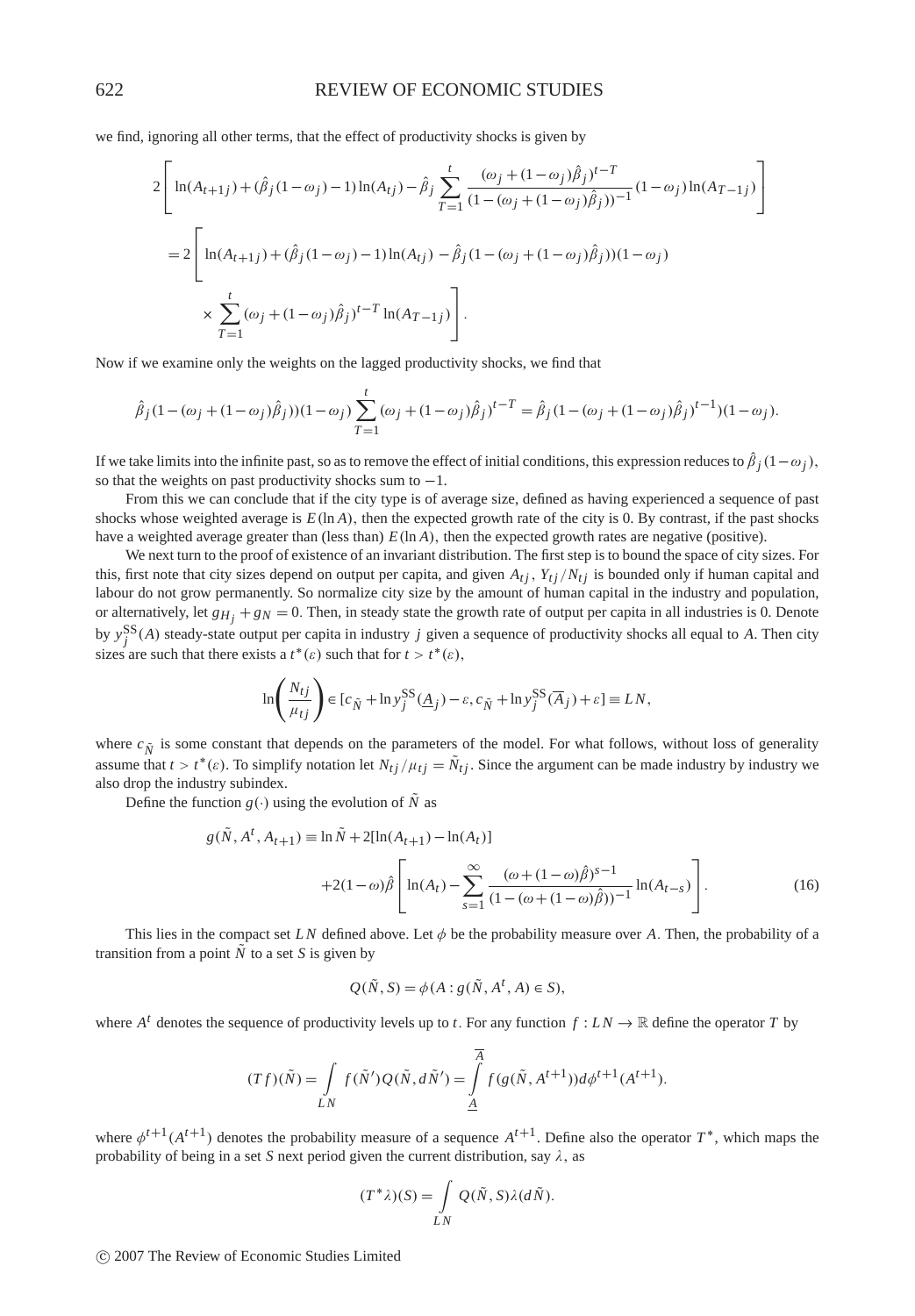Since the set *LN* is compact, we are able to use Theorem 12.12 in Stokey, Lucas and Prescott (1989) to prove that there exists a unique invariant distribution, if we can show that the transition probability function *Q* satisfies the Feller property, is monotone, and satisfies the mixing condition.

To see that it satisfies the Feller property, note that the function *g* is continuous in ln  $\tilde{N}$ , and ln  $A^{t+1}$ . Since *g* is continuous and bounded, if  $f$  is continuous and bounded,  $f(g(\cdot))$  will be continuous and bounded and therefore so is *T f* . Hence *T* maps the space of bounded continuous functions into itself, *T* :  $C(\bar{S}) \rightarrow C(\bar{S})$ . To see that it is monotone, we need to prove that if  $f: LN \to \mathbb{R}$  is a non-decreasing function, then so is  $Tf$ . But this follows from the fact that the *g* is non-decreasing in  $\tilde{N}$ . Hence  $f(g(\tilde{N}, A^{t+1}))$  is non-decreasing in  $\tilde{N}$  and therefore so is  $Tf$ .

Finally, to show that it satisfies the mixing condition, we need to show that there exists  $c \in LN$ , *T* and  $\eta > 0$ such that

$$
Q^T(c_{\tilde{N}} + \ln y_j^{\text{SS}}(\underline{A}_j) - \varepsilon, [c, c_{\tilde{N}} + \ln y_j^{\text{SS}}(\overline{A}_j) + \varepsilon]) \ge \eta,
$$

and

$$
Q^T(c_{\tilde{N}}+\ln y^{\text{SS}}_j(\overline{A}_j)+\varepsilon,[c_{\tilde{N}}+\ln y^{\text{SS}}_j(\underline{A}_j),c])\geq\eta,
$$

where the superindex *T* denotes the number of steps. Let  $c = c_{\tilde{N}} + \ln y_j^{SS} \left( \frac{(A_j + \overline{A}_j)}{2} + \epsilon$ . As *g* is continuous and increasing in *A*, there exists a sequence of identical shocks  $A' > (\underline{A}_j + A_j)/2$  of length *T'*, large enough, such that  $g^{T'}(\tilde{N}, A^t, A^{t+T'}) > c$ . This, since we know that  $g^T(\tilde{N}, A^t, A^{t+T'})$  converges to  $c_{\tilde{N}} + \ln y_j^{SS}(A') + \varepsilon > c$  when  $T \longrightarrow \infty$ . Let  $\eta' = \phi^{T'}(A') > 0$ . Similarly there exists a sequence of shocks of  $A'' < (\underline{A}_j + \overline{A}_j)/2$  of length  $T''$  such that  $g^{T''}(\tilde{N}, A^t, A''^{t+T''}) < c$ . Let  $\eta'' = \phi^{T''}(A'')$ . Then if  $\eta = \min\{\eta', \eta''\}$  and  $T = \max\{T', T''\}$ . Then  $c, T$ , and  $\eta$ guarantee that the mixing condition holds. Theorem 12.12 in Stokey *et al.* (1989) then guarantees that there exists a unique invariant distribution and that the iterates of *T* ∗ converge weakly to that invariant distribution.

The final step is to prove that the invariant distribution has thinner tails than a Pareto distribution with coefficient 1. But this is immediate from Proposition 3 and the fact that outside those cases the city growth process exhibits reversion to the mean (Proposition 4). Hence, in these cases the operator  $T^*$  maps the Pareto distribution with coefficient 1 into distributions with thinner tails, and so its fixed point must have thinner tails too.

*Proof of Proposition* 5. If conditions 1 and 2 in Proposition 3 are not satisfied, the variance of the log of city sizes is given by

$$
V_0\left[\ln\left(\frac{N_{tj}}{\mu_{tj}}\right)\right] = o(V_0[\ln(A_{tj})] + \hat{\beta}_j^2 V_0[\ln(K_{tj})]),
$$

were *o* is a constant that depends on the parameters of the model, and

$$
V_0[\ln K_{tj}] = V_0 \left[ \sum_{T=1}^t (\omega_j + (1 - \omega_j)\hat{\beta}_j)^{t-T} (1 - \omega_j) \ln(A_{T-1j}) \right].
$$

If shocks are i.i.d. with variance  $v$ , we obtain

$$
V_0[\ln K_{tj}] = v \left[ \sum_{T=1}^t (\omega_j + (1 - \omega_j)\hat{\beta}_j)^{t-T} (1 - \omega_j) \right]^2,
$$

or as  $t \to \infty$ ,  $V_0[\ln K_{ti}] = v/(1+\hat{\beta}_i)^2$ , so that the variance of the long-run city size distribution is given by

$$
V_0 \left[ \ln \left( \frac{N_{tj}}{\mu_{tj}} \right) \right] = ov \left[ 1 + \frac{\hat{\beta}_j^2}{(1 + \hat{\beta}_j)^2} \right],
$$

which is increasing in  $v$ , thereby proving the result.

If shocks are not i.i.d., a higher unconditional variance implies that  $V_0[\ln K_{tj}]$  is larger, since  $(\omega_j + (1-\omega_j)\hat{\beta}_j)^{t-T}$ is positive for every  $1 > \omega_i > 0$  and  $1 > \hat{\beta}_i > 0$ . Higher unconditional variance implies that  $V_0[\ln(A_{ti})]$  is larger for every *t*, and so the variance of city sizes increases.

*Acknowledgements.* We thank the editor, two anonymous referees, Vernon Henderson, Yannis Ioannides, Chad Jones, Narayana Kocherlakota, Dirk Krueger, Robert E. Lucas, Jr., and numerous seminar participants for comments, and Yannis Ioannides and Linda Dobkins for sharing their data.